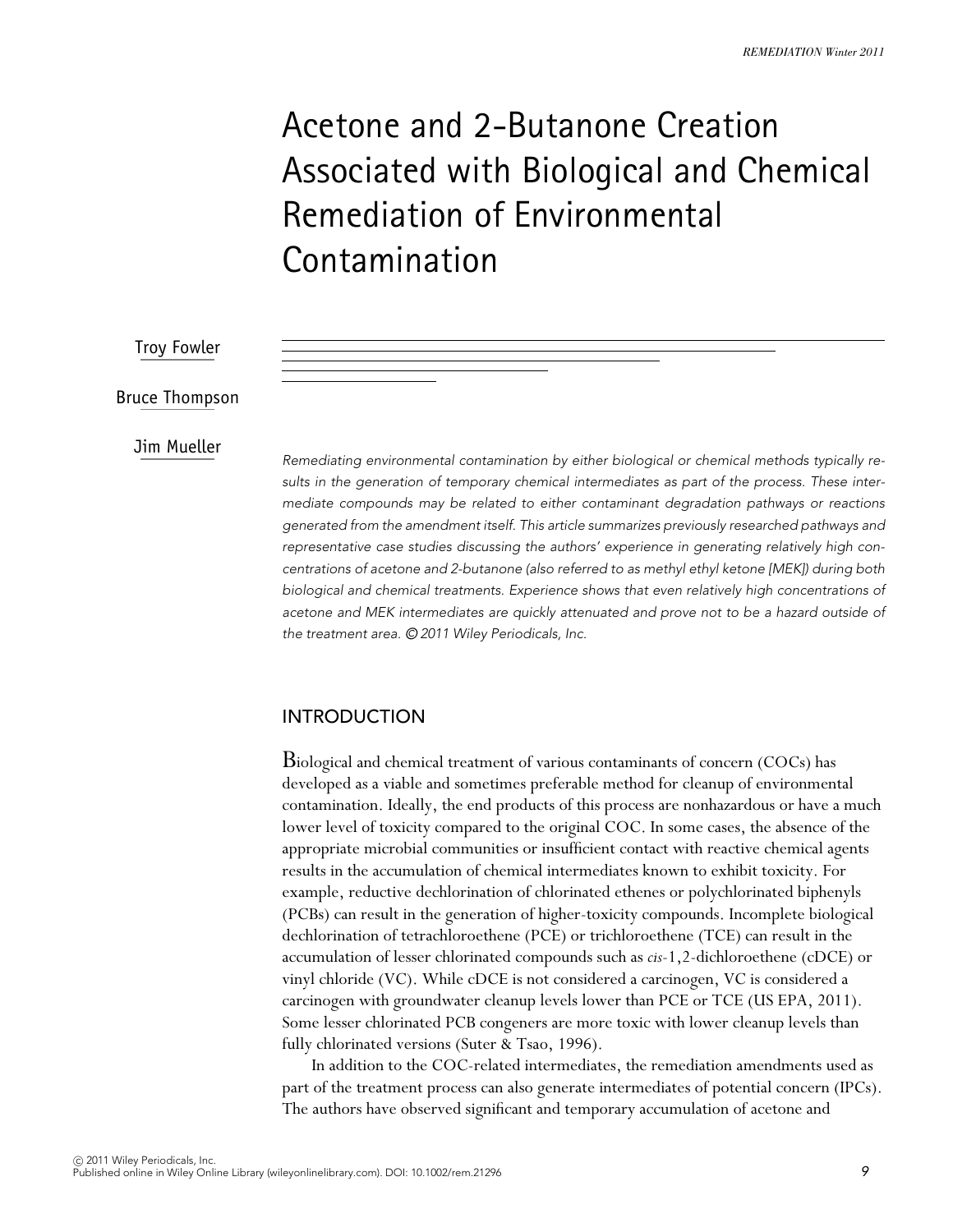2-butanone (also referred to as methyl ethyl ketone [MEK]) IPCs during the fermentation of electron donors and as side reactions during chemical oxidation. This article summarizes previously researched pathways and experience related to these IPCs during the course of environmental remediation projects.

# BIOLOGICAL PRODUCTION OF ACETONE AND MEK

The biological production of ketone and alcohol solvents began around 1900 as a way to generate compounds useful for industrial processes, including acetone and butanol from starch using the *Bacillus* genus of bacteria (Speakman, 1920). Fermentative processes were the primary method for generating acetone until the Cumene Process was developed in 1944 (Hock & Lang, 1944). However, due to sharply rising petroleum prices in the late 1970s, there was renewed interest in biological acetone production using microbes from the *Clostridium* species and in optimizing solvent production at industrial scales (Monot, Martin, Petitdemange, & Gay, 1982). Monot's group was able to achieve solvent production efficiencies as high as 28 to 33 percent using glucose as a fermentable substrate in combination with optimal magnesium, iron, and potassium levels. Other researchers have been able to blend *Clostridium* species to degrade cellobiose (partially hydrolyzed cellulose) to produce a blend of ethanol and acetone (Ng, Ben-Bassat, & Zeikus, 1981). Therefore, it is realistic to expect that rapid fermentation of carbohydrate-based amendments, including glucose, dextrose, and cellobiose, would result in the production and temporary accumulation of acetone and butanol intermediates.

The biological production of MEK is generally associated with the dehydrogenation of 2-butanol, whereby the OH group is oxidized into a ketone. The production of MEK is well documented in the manufacturing of cheese, in which 2,3-butylene generated by *Pediococcus cerevisiae* is transformed by *Lactobacillus plantarum* into MEK as the cheese ages (Keen, Walker, & Peberdy, 1974). Yeast, using NAD-dependent alcohol dehydrogenase enzymes, has been documented to generate MEK from 2-butanol (Braenden, Joenvall, Eklund, & Furugren, 1975). Others have found that C1-utilizing methylotrophs in common lake and soil samples are able to produce MEK during oxidation of *n*-propane and 2-butanol, with the highest extracellular accumulation rates associated with yeast species *Candida*, *Hansenula*, and *Pichia* and bacterial species *Pseudomonas*, *Methylococcus*, and *Methylosinus* (Hou, Patel, Laskin, Barnabe, & Marczak, 1979). In abiotic experiments discussed in Hou's publication, lysed *Pseudomonas* and *Hansenula* produce MEK the fastest based on available protein levels. Similar to acetone, it is reasonable to expect the temporary accumulation of MEK in anaerobic groundwater during carbohydrate fermentation.

# PRODUCTION OF ACETONE AND MEK DURING REMEDIATION

Acetone and MEK are widely used in various cleaning and solvent applications. In some cases, they may be a site COC. MEK is one of the most common volatile organic ketone compounds and has been widely used as an industrial solvent for paints, lacquers, and varnishes (Lurie, 1967). Due to their high water solubility and insignificant sorption to organic carbon (low retardation), these compounds may form and migrate with

Due to sharply rising petroleum prices in the late 1970s, there was renewed interest in biological acetone production using microbes from the Clostridium species and in optimizing solvent production at industrial scales.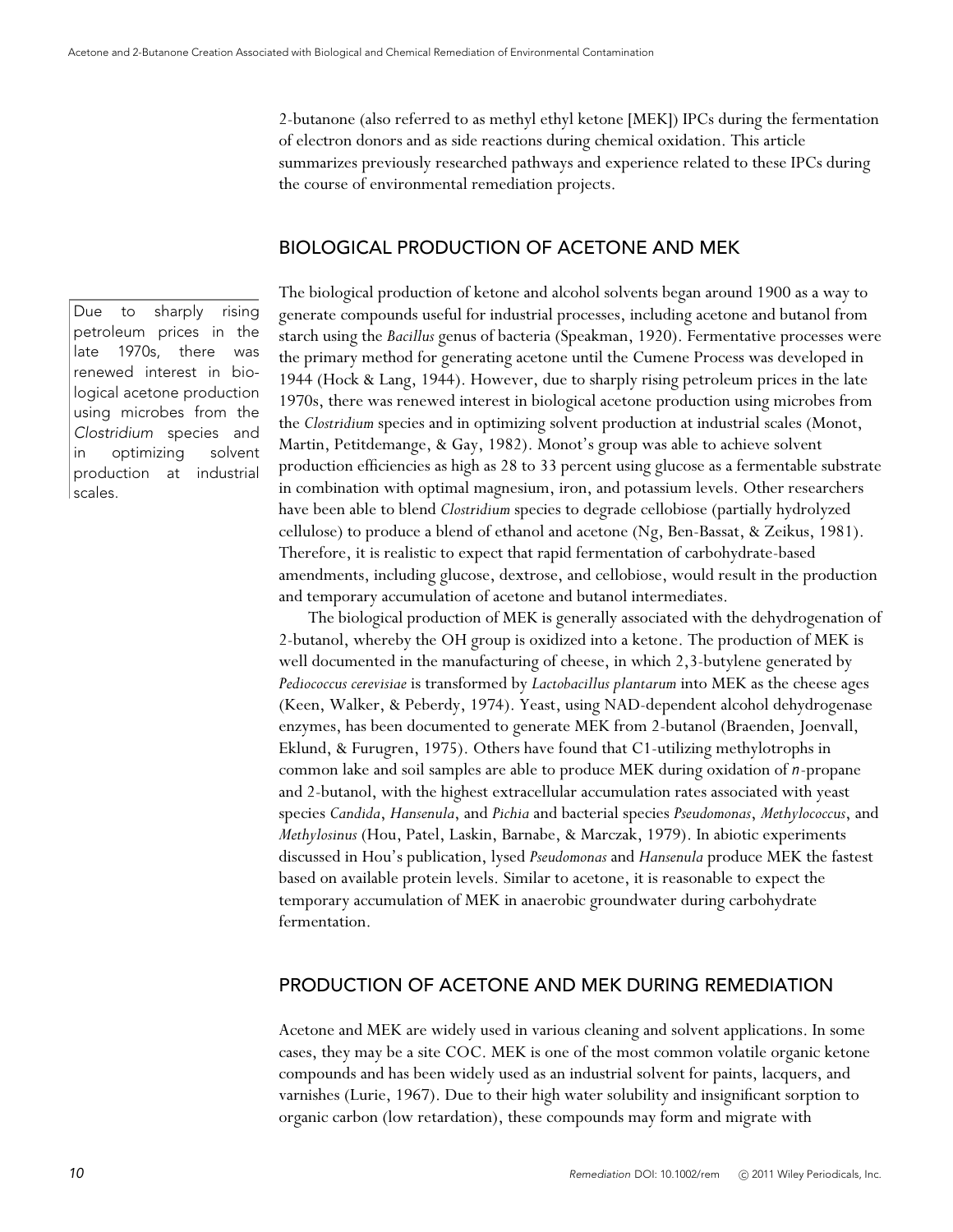

**Exhibit 1.** MEK concentration versus distance over three sampling events Source: Figure 2.28 from Suthersan and Payne (2005).

groundwater from upgradient releases. Therefore, detections of acetone or MEK may not be directly related to site activities that resulted in the initial contamination.

However, when an impacted aquifer is amended with an electron donor, treated with chemical oxidants, or heated during the course of a remedial action, a small portion of the organic matter in that system may be converted to ketones, such as acetone or MEK. These processes may temporarily raise groundwater concentrations for these IPCs above site-specific cleanup levels and trigger regulatory concern unless the processes of ketone production and its fate and transport are understood. When these processes are understood, short-term monitoring should be sufficient to alleviate regulatory concern by verifying that impacts are localized, temporary, and pose negligible risk.

## Reductive Bioremediation

In one literature case study, the injection of corn syrup, cheese whey, and bioaugmentation culture resulted in the short-term accumulation of non-COC MEK (Suthersan & Payne, 2005). At this site, MEK was initially noted at a concentration of 3,200 micrograms per liter ( $\mu$ g/L), but concentrations dropped below the detection limit  $(100 \mu g/L)$  during the subsequent monitoring period. The authors hypothesized the MEK detection to be a consequence of highly effective dechlorination reactions and possibly associated with the enhanced activities of *Clostridium* sp. or other ketone-producing fermenters that also dechlorinate ethenes. In another case study reported by the same authors, elevated acetone and MEK concentrations were detected in the injection well and several downgradient wells, with initial levels as high as  $6,000 \mu g/L$ . These concentrations rapidly decreased with time and distance as shown in Exhibit 1.

# Chemical Oxidation

In an unpublished bench study using activated persulfate, acetone was generated as an IPC during the treatment of a solution containing both gasoline and various chlorinated solvents (R. A. Brown, data transmittal and personal communications, 2011). The studied persulfate activators included various combinations of zero-valent iron (ZVI), ferrous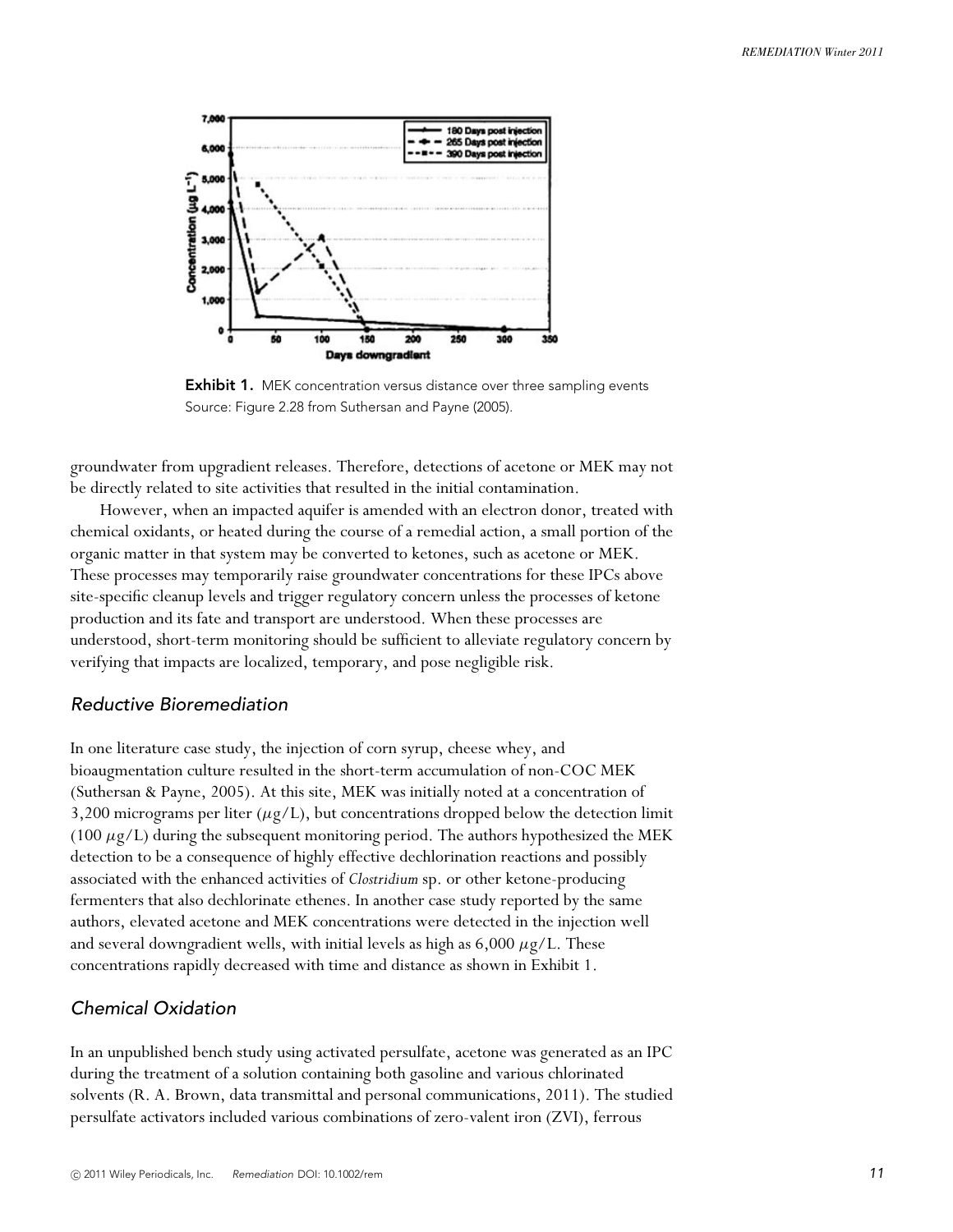iron, ferrous ammonium sulfate, and alkalinity. Carbonate anion was also introduced as a variable to assess free-radical quenching in some cells. The highest concentrations of acetone were produced using either ferrous ammonium sulfate or ZVI with an elevated pH of 10 as activators, both in the absence of carbonate.

# Abiotic Mechanisms

Acetone may also be generated abiotically as a result of electrical resistance heating treatment degrading native organic carbon (Beyke & Fleming, 2005). At five United States Naval facilities where electrical resistance heating was employed to treat nonaqueous phase liquid and dissolved chlorinated volatile organic compounds (cVOCs), the authors observed the production and accumulation of acetone during the heating process. Acetone groundwater concentrations were typically less than 500 milligrams per liter (mg/L) at these sites, and acetone concentrations declined to nondetectable levels as the sites cooled to ambient conditions.

Other abiotic mechanisms identified include iron-mediated reactions. In iron literature, there are reports of small amounts of butane (C4H10) and butene (C4H8) formed during degradation of TCE and TCA using ZVI. Oxidation from butane to MEK could also occur, although the authors found no published reports demonstrating this mechanism directly. Additionally, there is also some evidence that certain metal oxides, including iron oxide, can abiotically oxidize acetate to generate acetone. Thus, simultaneous presence of high concentrations of acetate along with oxidized iron could produce acetone until the iron is biologically reduced to the ferrous form.

# Longevity

When acetone and MEK are generated, these IPCs also provide a readily biodegradable food source for microbes performing reductive dechlorination. Typical half-lives for acetone in groundwater range from 19 to 197 days (Aaronson & Howard, 1997). MEK is known to be highly degradable (Devinny, Deshusses, & Webster, 1999) with reported environmental half-lives ranging from 13 to 128 days (Aaronson & Howard). The formation, accumulation, and persistence of these fermentation products are a widely recognized potential limitation of substrate addition for enhanced bioremediation (Henry, 2010).

# GENERATION OF KETONES: OTHER POSSIBLE SOURCES

There are several circumstances in which acetone and MEK may be detected in samples collected at remediation sites even though acetone and MEK are not physically present in groundwater or soil.

# Preservation Artifacts

Acetone can be chemically produced in soil samples as a result of sodium bisulfate preservation under Method 5035 (Clausen et al., 2004). The proposed mechanism is that volatile fatty acids (VFAs), such as propionic acid, generated during preservation can be biologically reduced to isopropyl alcohol. Isopropyl alcohol undergoes photocatalytic

Simultaneous presence of high concentrations of acetate along with oxidized iron could produce acetone until the iron is biologically reduced to the ferrous form.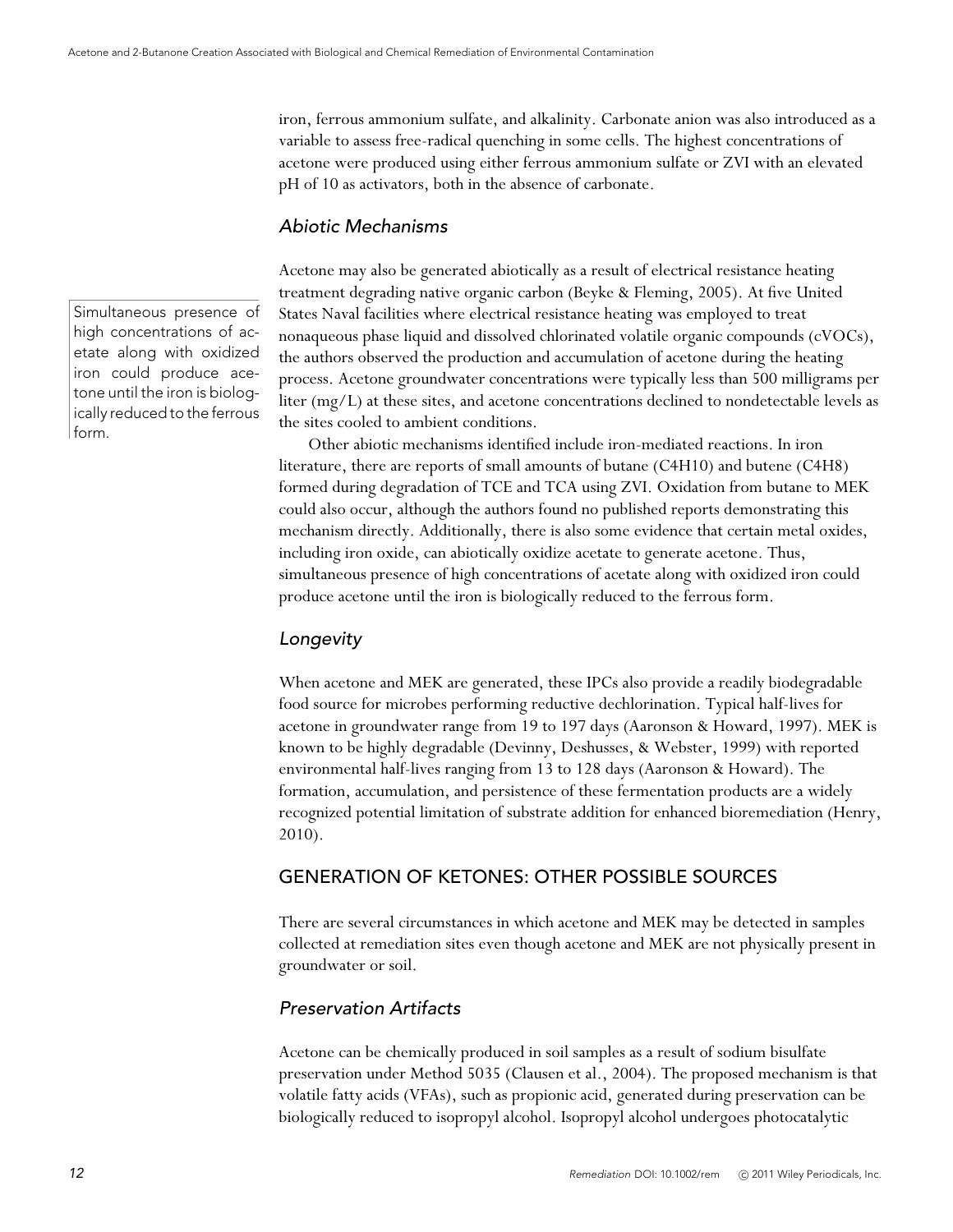oxidation to acetone. This photocatalytic oxidation can occur during the sample hold time (between sample collection and analysis).

# Storage and Transport Artifacts

While not a common practice in the environmental field anymore, both cleaners and ambient air can be sources of acetone and MEK detected at low concentrations in samples. These could include the use of acetone to clean laboratory glassware or MEK present in products used to clean coolers.

# False Positives

Certain VFAs can be transformed into acetone during sample analytical processing. It is possible to convert acetic acid or other VFAs to acetone by high temperature and the packing in a column during gas chromatography analysis. It may even be possible to make this conversion during certain sample cleanup steps that are employed prior to gas chromatography analysis.

# CASE STUDIES

# Case Study 1: Confidential Client, Mercer Island, Washington

# Background

An active drycleaner began remediation of dense, nonaqueous phase liquid and dissolved cVOC plume in 1999. The primary cVOC of concern is PCE. Much lower concentrations of lesser chlorinated compounds were also present due to trace levels of organic carbon in the aquifer. Source area excavation was performed. Twenty-two thousand pounds (lb) Fenton's reagent chemical oxidant were injected in 1999, which reduced the maximum PCE concentrations down to 88 mg/L by 2006. The site plan is presented as Exhibit 2. Bioremediation injection locations are shown with IP-1 with a dot or 1S with a crossed dot. Bioremediation activities are discussed in detail later in the article. The acetone and MEK detected at this site were likely associated with the enhanced fermentation of modified cellulose.

# Geology and Hydrogeology

The site and surrounding vicinity consists of mostly paved surfaces overlying 1 to 3 feet (ft) of compacted gravel fill. Under the fill, the shallow perched aquifer consists of 4 to 10 ft of silty sand above dense glacial till deposits. Shallow groundwater moves to the north-northeast with a gradient ranging between 0.07 to 0.10 ft per ft.

# Bioremediation Activities

From April through October 2008, approximately 2,000 gallons (gal) commercially prepared emulsified vegetable oil ( $EOS^{\circledast}$  598B42) were injected into the shallow aquifer using push probes. A total of 28 locations received EOS injections over the course of three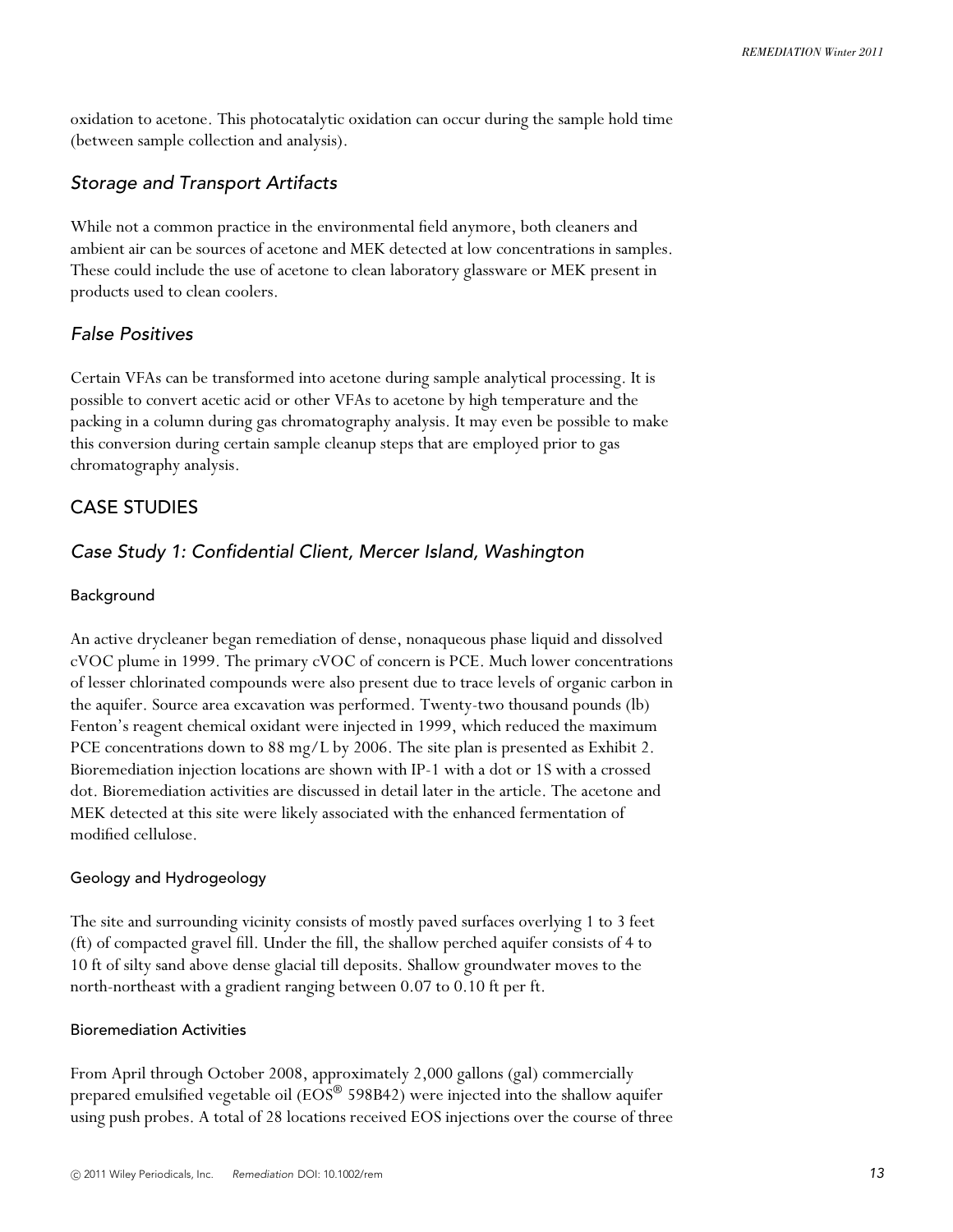

**Exhibit 2.** Confidential client site plan

mobilizations to the site. Injections had to be terminated due to emulsion migrating into utility corridors and ultimately into storm drains. By July 2009, the primary site constituents included dechlorination products cDCE and VC at concentrations ranging up to 41.0 mg/L and 6.9 mg/L, respectively. Ethene was detected at low concentrations in one monitoring well; no methane was detected at the site. Groundwater pH was suppressed as low as 5.8 by July 2009 but typically ranged between 6.1 and 6.2 in the treated areas. Source area oil injection locations are labeled IP-1 through IP-19 in Exhibit 2.

Source area data collected approximately 1 year following the final oil injection round suggested that the shallow aquifer was very reductive, based on measured oxidation-reduction potentials (ORPs) as low as  $-195$  millivolts (mV). The shallow aquifer also generally contained sufficient organic carbon to fuel both complete dechlorination and methanogenesis (Exhibit 3). However, groundwater data indicated that complete dechlorination was very limited and methanogenesis was negligible. Additionally, neither acetone nor MEK was detected at any point following the oil injections. Bold values in Exhibit 3 indicate detected compounds. For compounds that were not detected (U), the detection limit is posted.

Due to apparent "*cis*-stall" occurring at the site, approximately 2,525 lb EHC® amendment and 710 lb BounTA<sup>TM</sup> nutrient amendment were injected into the shallow aquifer during February 2010 using push probes.  $EHC^{\circledR}$  is an electron donor providing modified cellulose and ZVI to fuel reductive bioremediation. BounTA<sup>TM</sup> is a macro- and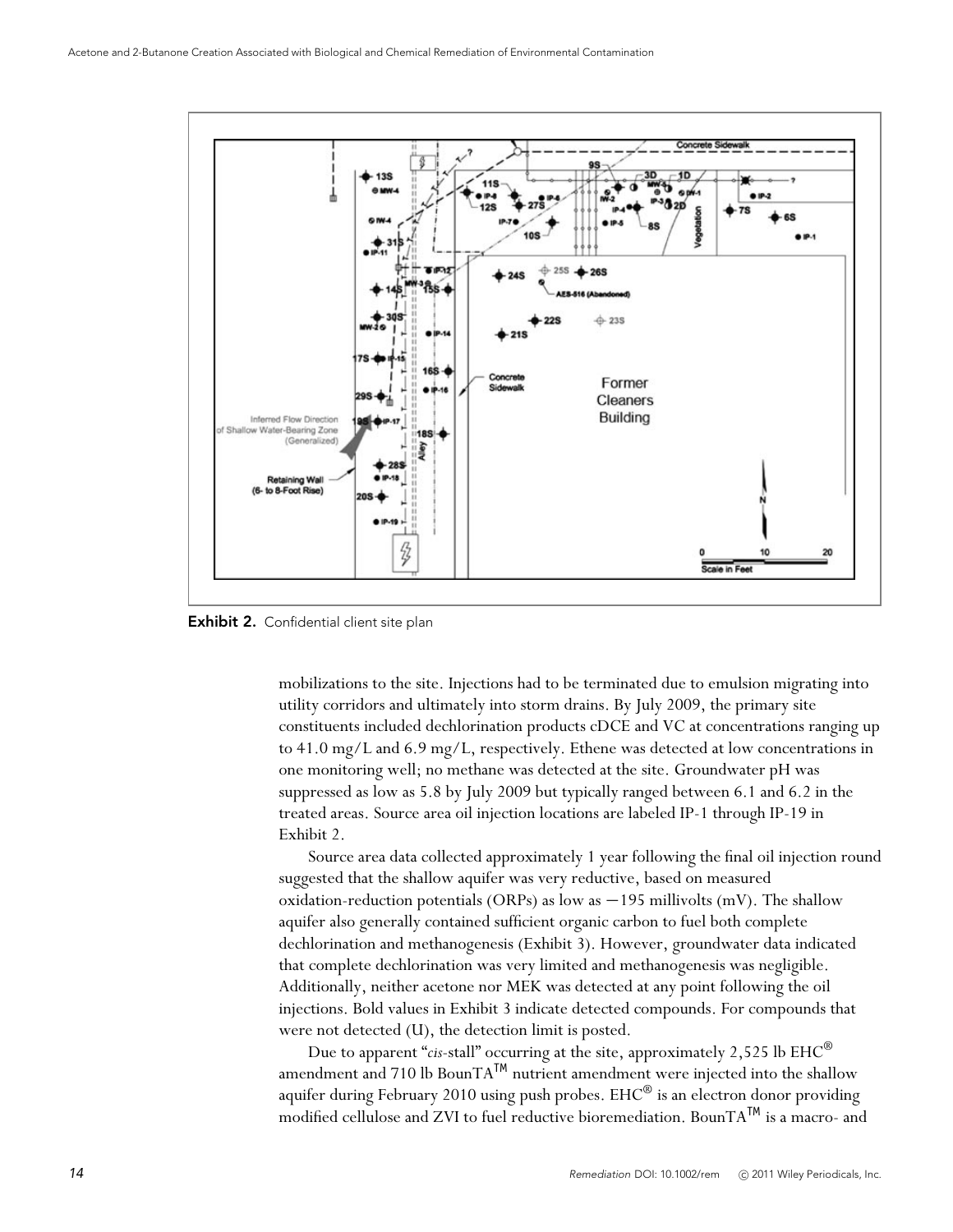| Monitoring | Sampling  |      | ORP    | <b>TOC</b> | <b>PCE</b> | TCE    | cDCE | VC  | Ethene                        |                  | Ethane Methane Acetone |        | <b>MEK</b> |
|------------|-----------|------|--------|------------|------------|--------|------|-----|-------------------------------|------------------|------------------------|--------|------------|
| Well       | Date      | pH   | (mV)   |            |            |        |      |     | [milligrams per liter (mg/L)] |                  |                        |        |            |
| $IMW-2$    | 7/28/2009 | 6.15 | $-129$ | 130        | 0.17       | 0.22   | 41   | 6.9 | $0.50$ U                      | 0.50<br>U        | 3.0 U                  | 0.50 U | $0.50$ U   |
| $IIV-1$    | 7/28/2009 | 6.23 | $-188$ | 2.0        | 2.5        | 0.42   | 8.7  | 1.5 | 0.10                          | $0.10$ U         | 1.1 U                  | 0.50 U | $0.50$ U   |
| $I/W-2$    | 7/28/2009 | 6.11 | $-190$ | 83         | 0.10 U     | 0.02 U | 11   | 5.9 | 1.0 U                         | 1.0<br>U         | 8.0 U                  | 0.50 U | $0.50$ U   |
| $IW-4$     | 7/28/2009 | 6.23 | $-195$ | 21         | 0.03       | 0.04   | 18   | 2.9 | 0.10 U                        | $0.10 \text{ U}$ | 1.1 U                  | 0.50 U | $0.50$ U   |

**Exhibit 3.** Source area groundwater data (1 year post-EOS)

| Monitoring | Sampling   |      | ORP    | <b>TOC</b> | <b>PCE</b> | <b>TCE</b>         | <b>cDCE</b> | VC        | Ethene                        | Ethane           | Methane | Acetone          | <b>MEK</b>       |
|------------|------------|------|--------|------------|------------|--------------------|-------------|-----------|-------------------------------|------------------|---------|------------------|------------------|
| Well       | Date       | pH   | (mV)   |            |            |                    |             |           | [milligrams per liter (mg/L)] |                  |         |                  |                  |
| $MW-2$     | 7/28/2009  | 6.15 | $-129$ | 130        | 0.17       | 0.22               | 41          | 6.9       | $0.50$ U                      | $0.50$ U         | 3.0 U   | $0.50$ U         | $0.50$ U         |
| $MW-2$     | 5/26/2010  | 6.67 | $-187$ | 330        | 0.010 U    | 0.010 U            | 0.010 U     | 0.017     | $0.065$ U                     | $0.360$ U        | 8.3 U   | 1.3              | 2.4              |
| $MW-2$     | 11/17/2010 | 6.65 | $-214$ | 27         | $0.004$ U  | $0.004$ U          | 0.07        | 0.29      | 0.21                          | 0.042            | 12      | $0.10$ U         | $0.10$ U         |
| $MW-2$     | 5/25/2011  | 7.16 | $-188$ | 10         | 0.0002     | 0.28               | 1.0         | 0.31      | 0.005                         | 0.026            | 19      | 0.005<br>U       | $0.005$ U        |
| $IW-1$     | 7/28/2009  | 6.23 | $-188$ | 2.0        | 2.5        | 0.42               | 8.7         | 1.5       | 0.10                          | $0.1$ U          | 1.1 U   | 0.5 <sub>U</sub> | 0.5 <sub>U</sub> |
| $IW-1$     | 5/25/2010  | 6.39 | $-94$  | 360        | $0.05$ U   | $0.050$ U          | 6.6         | 1.9       | 1.0                           | 0.5 <sub>U</sub> | 7.6 U   | 4.0              | 3.0              |
| $IW-1$     | 11/16/2010 | 6.06 | $-127$ | 530        | $0.050$ U  | $0.050$ U          | 3.1         | 6.8       | 0.75                          | 0.10             | 8.1     | 2.1              | 7.5              |
| $IW-1$     | 5/24/2011  | 6.68 | $-123$ | 67         | $0.004$ U  | 0.004 $\cup$ 0.027 |             | 0.14      | 0.74                          | 0.040            | 19      | 0.36             | 0.6              |
| $IW-2$     | 7/28/2009  | 6.11 | $-190$ | 83         | $0.10$ U   | $0.02$ U           | 11          | 5.9       | 1.0 U                         | 1.0 U            | 8.0 U   | $0.50$ U         | $0.50$ U         |
| $IW-2$     | 5/25/2010  | 6.74 | $-112$ | 4800       | $0.05$ U   | $0.05$ U           | 0.77        | 0.46      | 0.25                          | $0.20$ U         | 4.7 U   | 27               | 81               |
| $IW-2$     | 11/16/2010 | 7.04 | $-144$ | 180        | $0.30$ U   | $0.30$ U           | 0.30 U      | $0.30$ U  | 0.003                         | 0.017            | 4.4     | 9.6              | 32               |
| $IW-2$     | 5/25/2011  | 6.98 | $-184$ | 65         | $0.002$ U  | $0.002$ U          | $0.002$ U   | $0.002$ U | 0.006                         | 0.067            | 12      | 0.19             | 0.33             |
| $IW-4$     | 7/28/2009  | 6.23 | $-195$ | 21         | 0.025      | 0.041              | 18          | 2.9       | $0.10$ U                      | $0.10$ U         | 1.1 U   | $0.50$ U         | $0.50$ U         |
| $IW-4$     | 5/25/2010  | 6.15 | $-112$ | 6.2        | 0.041      | $0.020$ U          | 2.5         | 1.9       | 0.096                         | $0.04$ U         | 1.0 U   | $0.50$ U         | $0.50$ U         |
| $IW-4$     | 11/17/2010 | 6.36 | $-144$ | 2.4        | $0.004$ U  | 0.009              | 0.25        | 0.4       | 0.22                          | 0.012            | 4.8     | $0.10$ U         | $0.10$ U         |
| $IW-4$     | 5/24/2011  | 7.07 | 52     | 3.9        | $0.010$ U  | 0.021              | 0.71        | 1.1       | 0.36                          | 0.006            | 2.4     | $0.25$ U         | $0.25$ U         |

Exhibit 4. Pre- and post-EHC®/BounTA™ source area data

micronutrient source. A total of 31 locations received the combined amendment slurry. Injections were generally located between prior oil injection locations to improve electron donor homogeny in the source area. Injection quantities had to be reduced at most locations due to amendment surfacing through cracks up to 5 ft away from the probe location. EHC<sup>®</sup>/BounTA<sup>TM</sup> injection locations are shown in Exhibit 2 as bold dots with cross-hairs and are labeled 1S through 31S.

It is the authors' experience that failure to achieve complete dechlorination is a function of insufficient or unbalanced nutrient availability. The primary purpose of the February 2010 injections was to provide strong nutrient support to develop a robust anaerobic bacterial population, including dehalococcoides. As is evident by the data presented in Exhibit 4, this process was successful in generating strong anaerobic metabolic activity, including stimulating complete microbial dechlorination, methanogenesis, and production of appreciable concentrations of both acetone and MEK in all but one source area well.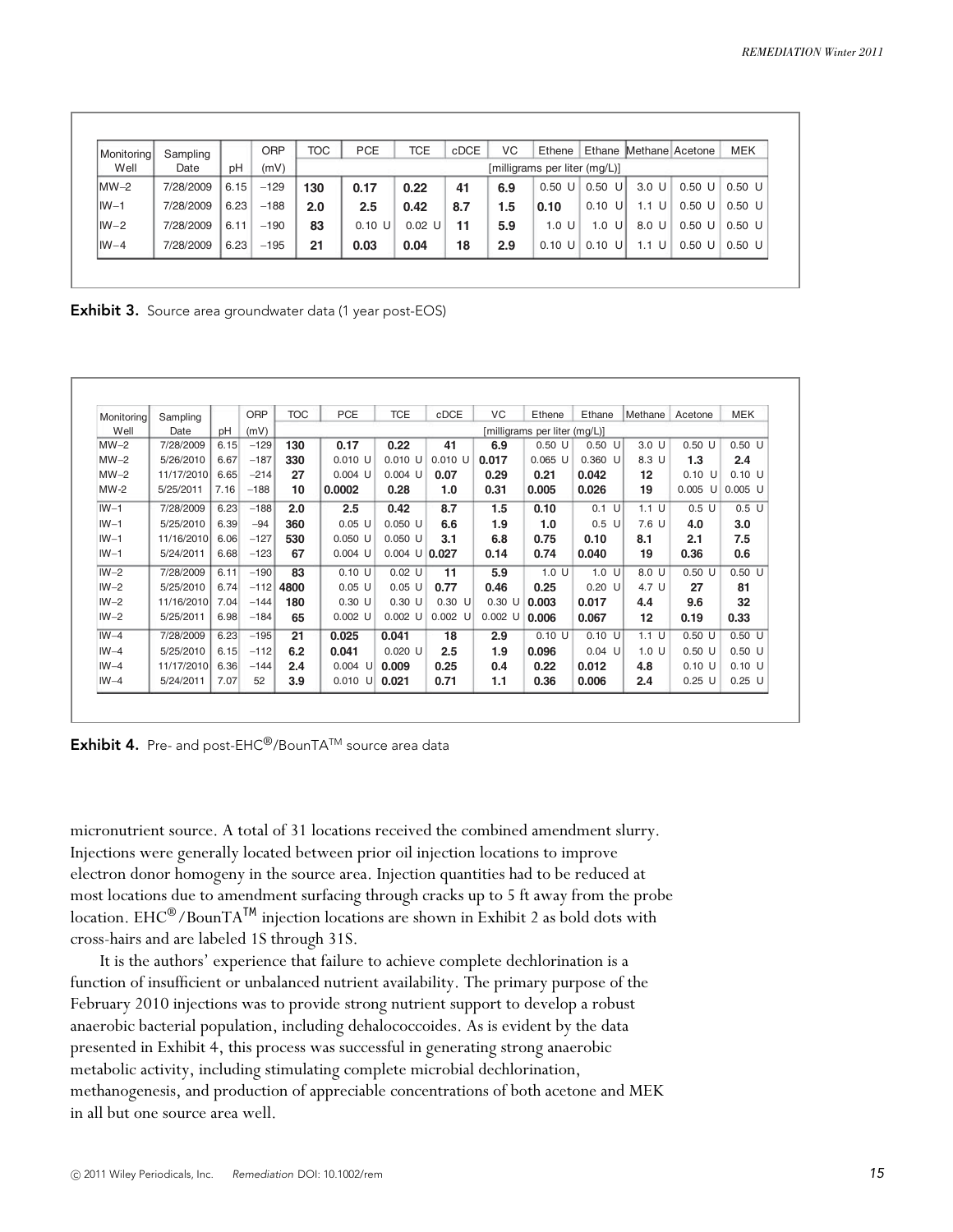#### Acetone and MEK Observations

Following the  $EHC^{\circledast}$  and BounTA<sup>TM</sup> injections, concentrations of metabolic intermediates acetone and MEK increased up to 27 mg/L and 81 mg/L, respectively. The highest concentrations of these compounds were noted 3 months after the injections were completed. Subsequent monitoring indicates that concentrations of both acetone and MEK have substantially attenuated over time. We have noted an interesting correlation between increasing methanogenesis and concentration reductions in acetone and MEK at this site. It is unclear, based on this data set, whether the methanogens could be utilizing these compounds as electron donors or simply outcompeting the microbes producing acetone and MEK as dissolved organic carbon becomes less readily available. While not included earlier, it is important to note that acetone and MEK were not detected in any monitoring wells outside of the injection area.

# Case Study 2: NuWay II Drycleaner Site, Lebanon, Oregon

#### Background

This former drycleaner began remediation of a dissolved cVOC plume in 1998. COCs include PCE, TCE, cDCE, VC, and Stoddard Solvent as a light nonaqueous phase liquid. A groundwater pump-and-treat system operated from 1998 through 2004. In 2005, a 5-month reductive bioremediation pilot test was completed. Based on those results, an interim removal action measure (IRAM) using reductive bioremediation was conducted for additional areas from October 2007 through September 2008. The site is currently in monitored natural attenuation. The acetone and MEK detected at this site were potentially associated with the anaerobic degradation of an anomalous slug of dissolved toluene moving through the site.

#### Geology and Hydrogeology

The geology beneath the site consists of 5 to 11 ft of medium stiff, brown and gray silt overlying dense, silty, sandy gravel. The gravel unit is underlain by a second silt and clay layer at a depth of about 25 ft below ground surface (bgs). This second silt and clay layer acts as a partial confining unit for the shallow aquifer. The site-monitoring wells and the extraction wells are completed in the shallow gravel unit. The depth to groundwater varies from 5 to 10 ft bgs with a gradient generally toward the northwest at approximately 0.004 to 0.007 ft per ft. Localized mounding along the east side of the site suggests that a vitrified clay sewer line running under the alley along the east side of the site is leaking.

#### Bioremediation Activities

Reductive bioremediation treatment at the site was achieved using a closed-loop groundwater recirculation system combined with targeted slug injections. Electron donors used include CarBstrate<sup>™</sup>, ethanol, and lactic acid. CarBstrate<sup>™</sup> is a dextrose-based amendment with micro- and macronutrient fortification. During the pilot test, IN-1 and IN-2 were used for injection and P-1 was used as the sole extraction point (Exhibit 5). For the IRAM, monitoring well (MW) NII-1S was used as the injection point to enhance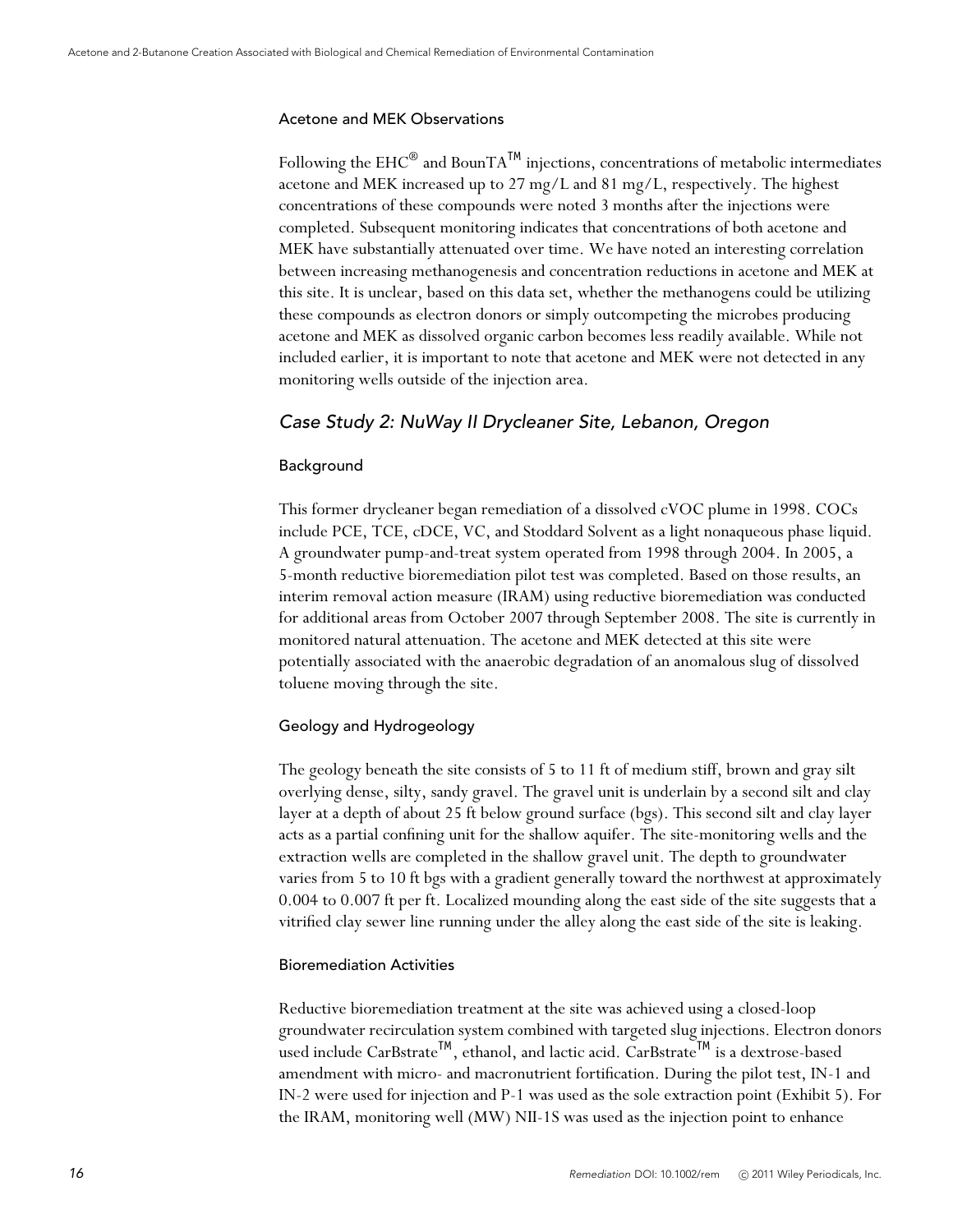

**Exhibit 5.** NuWay II site plan

treatment under the adjacent building. To enhance electron donor distribution, MW-NII-4S, -5S, and -6S all received three quarterly slug injections of amendment.

Over the course of the two system operational periods,  $4,425$  lb. CarBstrate<sup>TM</sup> and approximately 2,900 lb ethanol and lactate were introduced. No "*cis*-stall" was noted during either remediation phase, and both complete dechlorination and methanogenesis were evident. Ethene and ethane were detected at concentrations up to 150  $\mu$ g/L and 160  $\mu$ g/L, respectively. Dissolved methane was detected up to 24,000  $\mu$ g/L beginning March 2008 across the IRAM treatment area. However, prior to March 2008, methane concentrations were much lower and typically ranged between  $3,000 \mu g/L$  and  $5,000 \mu g/L$ .

## Acetone and MEK Observations

During the initial pilot test using CarBstrate<sup>™</sup> only, no acetone or MEK was noted in groundwater at the site. During the expanded IRAM, acetone and MEK were detected in multiple wells beginning January 2008. Detections were closely associated with a slug of toluene moving through the site, which was detected at dissolved concentrations up to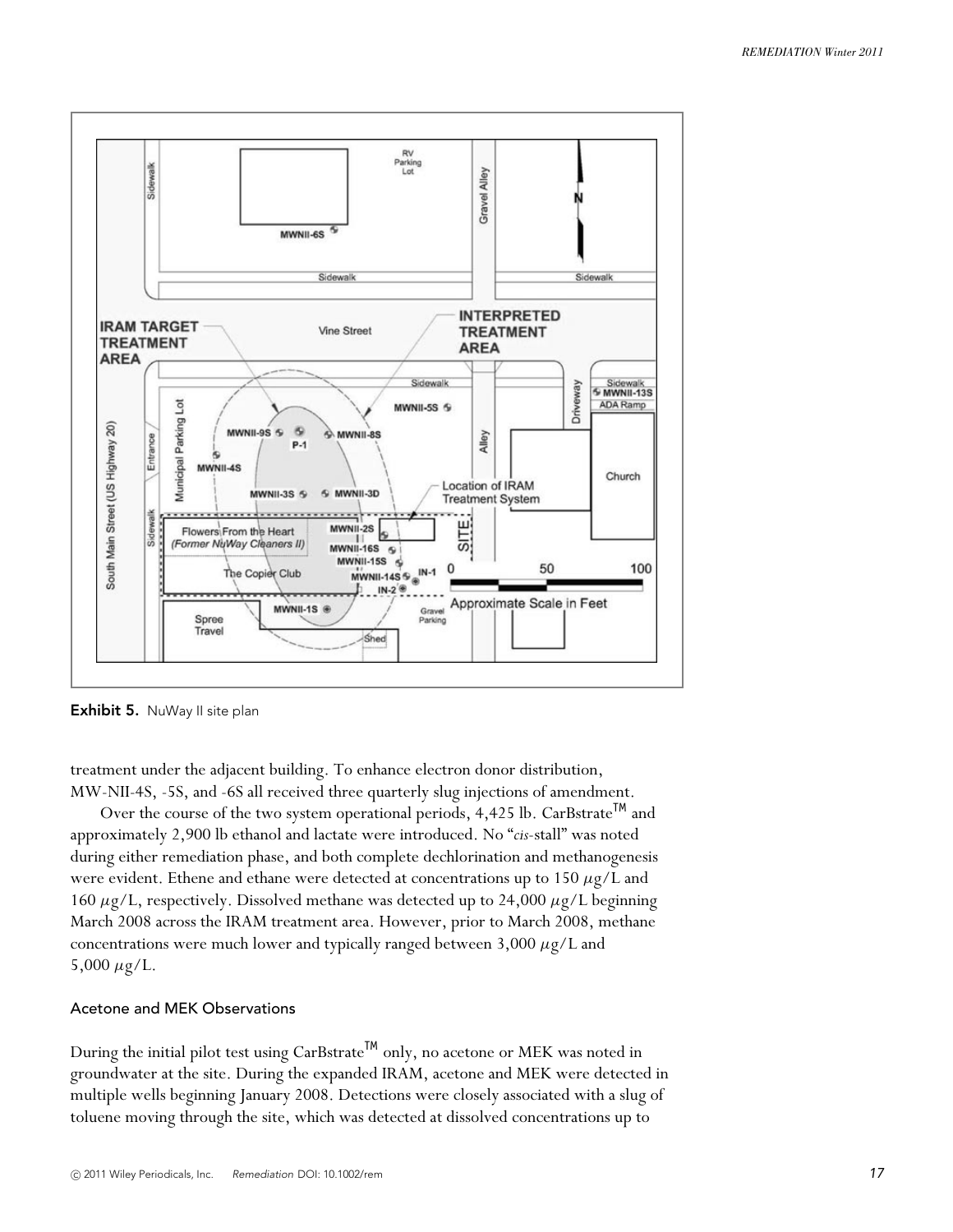| <b>Monitoring</b><br>Well<br><b>MWNII-5S</b> | <b>PCE</b><br>(µg/L) | <b>TCE</b><br>$(\mu g/L)$ | c-DCE<br>$(\mu g/L)$ | t-DCE<br>$(\mu g/L)$ | <b>VC</b><br>$(\mu g/L)$ | <b>Other Detected VOCs</b><br>$(\mu g/L)$ |
|----------------------------------------------|----------------------|---------------------------|----------------------|----------------------|--------------------------|-------------------------------------------|
| 23-Mar-07                                    | 108                  | 34.6                      | 3.44                 | 1.72                 | < 0.5                    | ND                                        |
| 29-Jun-07                                    | 105                  | 38.9                      | 4.60                 | 1.83                 | < 0.5                    | ND                                        |
| 28-Sep-07                                    | 54.9                 | 19.2                      | 2.44                 | 0.840                | < 0.5                    | <b>ND</b>                                 |
| 8-Nov-07                                     | < 10                 | < 10                      | 31.4                 | < 10                 | < 10                     | <b>Toluene (1,350)</b>                    |
| 12-Dec-07                                    | < 100                | < 100                     | < 100                | < 100                | < 100                    | <b>Toluene (7,650)</b>                    |
| $10$ -Jan-08                                 | < 2.00               | < 2.00                    | < 2.00               | < 2.00               | < 2.00                   | Acetone (184), MEK (122)                  |
| 15-Feb-08                                    | < 100                | < 100                     | < 100                | < 100                | < 100                    | <b>Toluene (16,800)</b>                   |
| 14-Mar-08                                    | & 2.5                | & 2.5                     | < 2.5                | < 2.5                | < 2.5                    | <b>Toluene (1,890)</b>                    |
| 9-Apr-08                                     | < 25                 | < 25                      | < 25                 | < 25                 | < 25                     | <b>Toluene (3,270)</b>                    |
| 8-May-08                                     | < 25                 | < 25                      | < 25                 | < 25                 | < 25                     | <b>Toluene (4,650)</b>                    |
| 24-Sep-08                                    | < 25                 | < 25                      | < 25                 | < 25                 | < 25                     | <b>Toluene (1,440)</b>                    |
| $9$ -Dec-08                                  | < 25                 | < 25                      | < 25                 | < 25                 | < 25                     | Toluene (523)                             |
| 15-Jun-09                                    | < 0.50               | < 0.50                    | 0.61                 | < 0.50               | < 0.50                   | <b>ND</b>                                 |
| 1-Dec-09                                     | < 0.50               | < 0.50                    | < 0.50               | < 0.50               | < 0.50                   | <b>ND</b>                                 |

**Exhibit 6.** NuWay II well MW-NII-5S groundwater quality data

16,800  $\mu$ g/L. Based on the pattern of detections, it is believed that disposal of toluene into the sewer system made its way into the aquifer through cracks in the sewer pipe. Exhibit 6 presents data from MW-NII-5S, the well believed to be closest to the source of the leak. In this well, acetone and MEK detections were very brief and transient. It was noted during monthly sampling of MW-NII-5S that the toluene concentrations were gradually increasing but disappeared when acetone and MEK were detected. The slug of toluene detected during February 2008 may have obscured acetone or MEK due to elevated detection limits. Dissolved methane was first analyzed in this well during March 2008 (not tabulated) and was detected at  $14,000 \mu$ g/L.

Downgradient from MW-NII-5S, MEK was detected in MW-NII-6S at much higher concentrations (1,520  $\mu$ g/L) than those noted in MW-NII-5S (Exhibit 7). Acetone was never detected in the MW-NII-6S. The leading edge of the toluene slug, detected in MW-NII-5S beginning November 2007, may have been have been attenuated by existing microbes by the time it reached MW-NII-6S. Alternatively, MEK simply may have been migrating faster with groundwater compared to the more hydrophobic toluene. Dissolved methane was routinely analyzed in MW-NII-6S, and concentrations prior to February 2008 were all less than 500  $\mu$ g/L. Methane concentrations jumped to 4,200  $\mu$ g/L in February 2008 and 10,000  $\mu$ g/L by March 2008. This increase in dissolved methane concentrations was concurrent with the disappearance of MEK from MW-NII-6S.

MW-NII-4S, located on the west side of the hydraulic mounding associated with ongoing groundwater injection, also experienced a similar detection of MEK in January 2008 associated with the leading edge of the toluene slug. As the data are very similar to MW-NII-6S, tabulated data are not included. MEK was detected in MW-NII-4S only during one event (January 2008) at 78.7  $\mu$ g/L. Toluene was detected in January 2008 at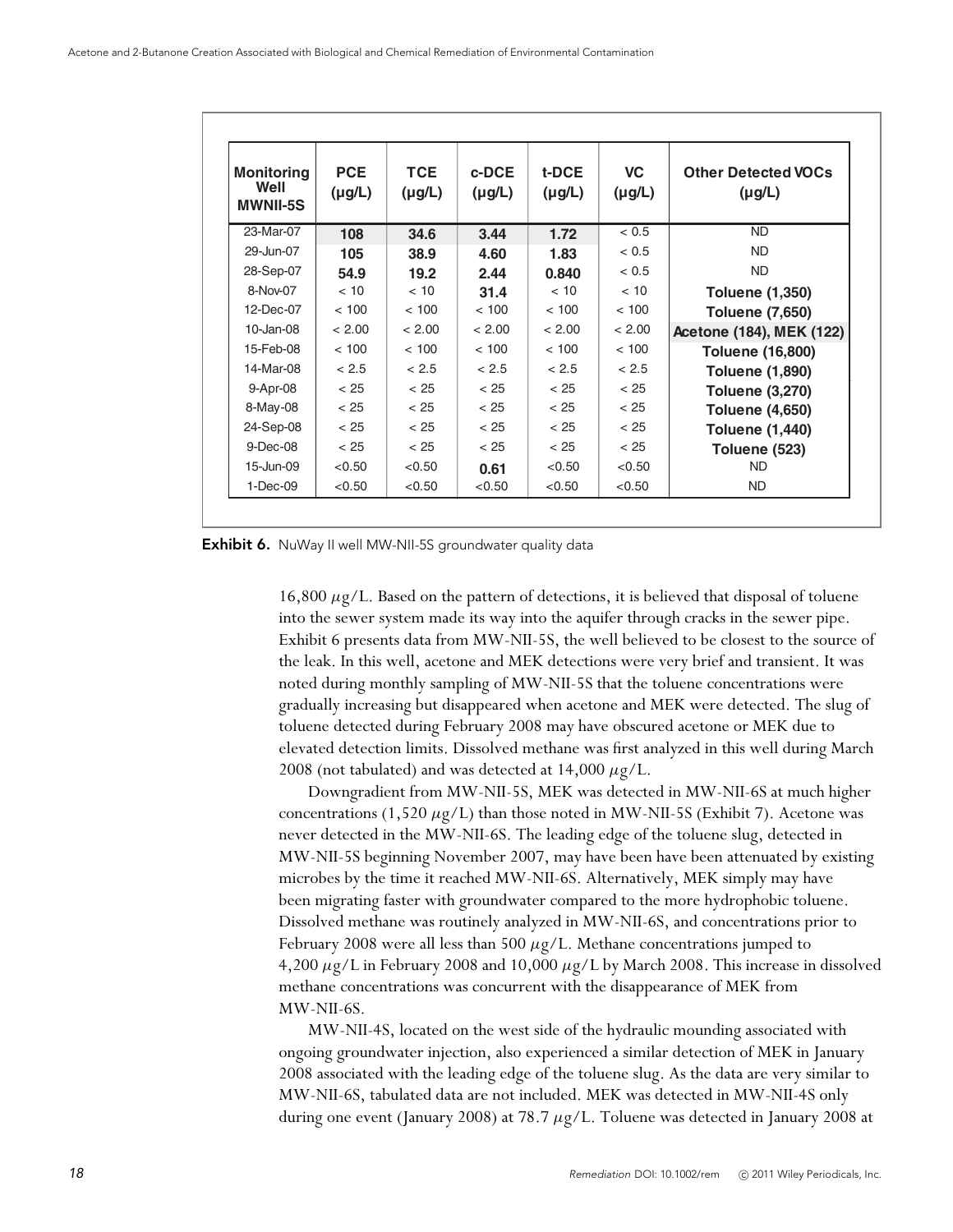| <b>Monitoring</b><br>Well<br><b>MWNII-6S</b> | <b>PCE</b><br>$(\mu g/L)$ | <b>TCE</b><br>$(\mu g/L)$ | c-DCE<br>$(\mu g/L)$ | t-DCE<br>$(\mu g/L)$ | VC.<br>$(\mu g/L)$ | <b>Other Detected VOCs</b><br>$(\mu g/L)$ |
|----------------------------------------------|---------------------------|---------------------------|----------------------|----------------------|--------------------|-------------------------------------------|
| 29-Jun-07                                    | 565                       | 172                       | 342                  | 7.25                 | 3.55               | ND.                                       |
| 28-Sep-07                                    | 726                       | 178                       | 330                  | 6.04                 | 2.92               | <b>ND</b>                                 |
| $8-Nov-07$                                   | 9.4                       | 9.2                       | 751                  | < 5.0                | < 5.0              | ND.                                       |
| 12-Dec-07                                    | < 5.0                     | < 5.0                     | 716                  | 6.7                  | < 5.0              | ND.                                       |
| $10 - Jan-08$                                | < 50                      | < 50                      | < 50                 | < 50                 | < 50               | <b>MEK (1,520)</b>                        |
| 15-Feb-08                                    | 7.68                      | 5.72                      | 71.3                 | < 1.0                | < 1.0              | Toluene (248)                             |
| 14-Mar-08                                    | 5.83                      | 6.51                      | 208                  | 2.56                 | 12.6               | Toluene (298)                             |
| 9-Apr-08                                     | < 25                      | < 25                      | 156                  | < 25                 | 26.5               | Toluene (878)                             |
| 8-May-08                                     | < 25                      | < 25                      | 75.0                 | < 25                 | < 25               | <b>Toluene (6,790)</b>                    |
| 24-Sep-08                                    | < 50                      | < 50                      | < 50                 | < 50                 | < 50               | <b>Toluene (3,140)</b>                    |
| $9$ -Dec-08                                  | < 50                      | < 50                      | < 50                 | < 50                 | < 50               | <b>Toluene (1,820)</b>                    |
| 15-Jun-09                                    | < 25                      | $<$ 25                    | < 25                 | < 25                 | < 25               | <b>Toluene (1,100)</b>                    |
| 1-Dec-09                                     | < 0.50                    | 0.60                      | 1.09                 | < 0.50               | < 0.50             | <b>Toluene (2.13)</b>                     |

**Exhibit 7.** NuWay II well MW-NII-6S groundwater quality data

4.5  $\mu$ g/L and subsequently increased to 2,300  $\mu$ g/L in February 2008. Concurrently, methane increased from 5,700  $\mu$ g/L in January 2008 to 9,900  $\mu$ g/L in February 2008, and 16,000  $\mu$ g/L in March 2008.

# Case Study 3: Springvilla Drycleaner Site, Springfield, Oregon

## Background

This former drycleaner began remediation of dissolved cVOC plume in 2004. COCs include PCE, TCE, cDCE, and VC. Source area excavation and permanganate chemical oxidation were completed during 2004 and 2005. Reductive bioremediation IRAM was selected to remediate the groundwater plume from 2007 through 2009. The site is currently in monitored natural attenuation. The acetone detected at this site was likely associated with a change in the location of electron donor and the rapid fermentation of ethanol and/or lactate.

# Geology and Hydrogeology

The geology beneath the site consists of unconsolidated alluvial deposits to at least 100 ft bgs. Shallow alluvial deposits consist of 9 to 11 ft of clayey silt to silty clay overlying gravel with varying amounts of sand and silt. Due to observed differences in hydraulic response, the gravel unit was divided into shallow and intermediate zones. The shallow zone extends to approximately 25 ft bgs, and the intermediate zone extends to greater than 100 ft bgs. Depth to groundwater in both aquifer zones varies from 8 to 12 ft bgs with a gradient generally toward the west at approximately 0.005 to 0.006 ft per ft.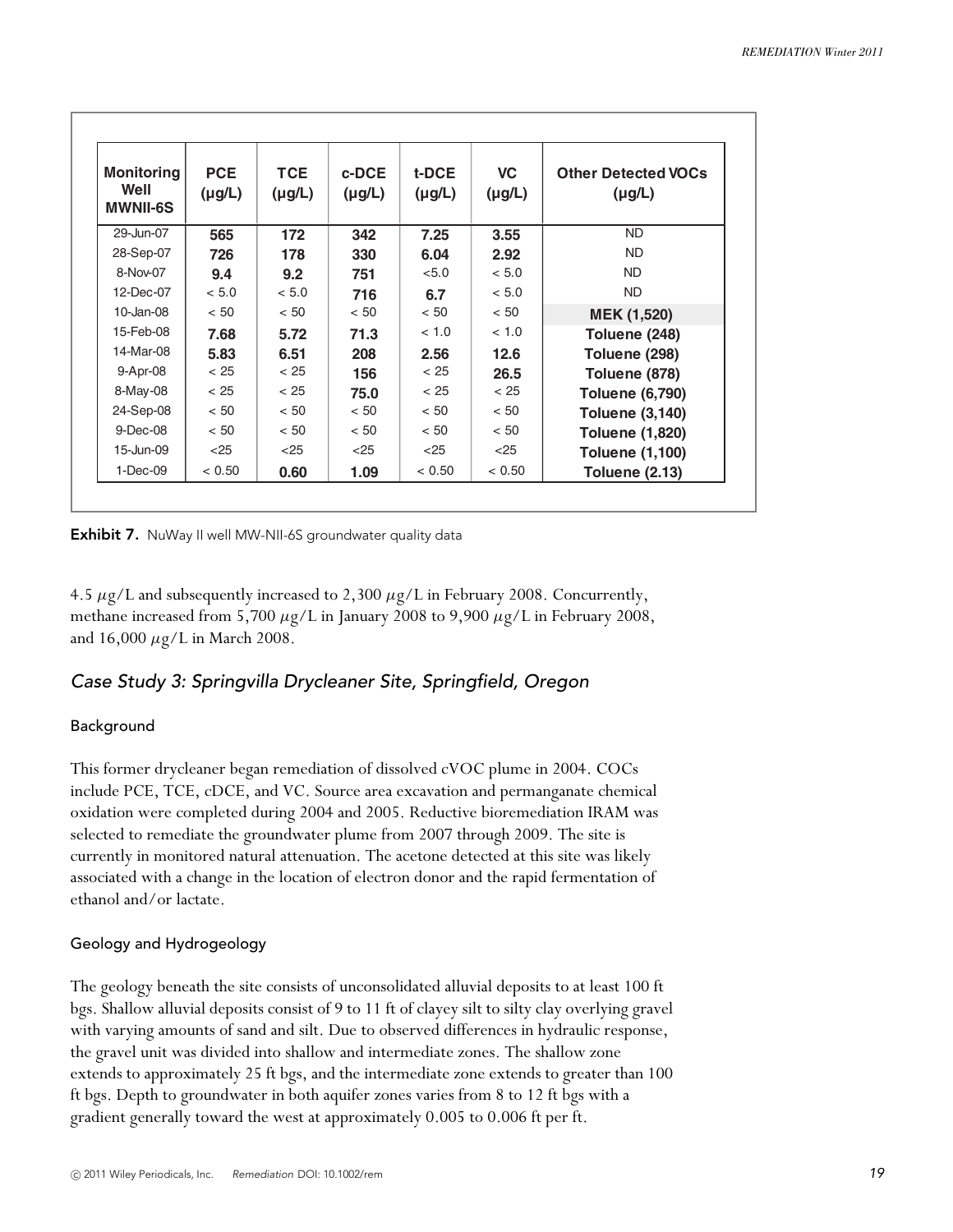#### Bioremediation Activities

Reductive bioremediation treatment at the site was achieved using a closed-loop groundwater recirculation system combined with targeted amendment slug injections. Following extraction of groundwater, some oxygen could diffuse into the holding tank prior to reinjection. Electron donors used include CarBstrate<sup>IM</sup>, ethanol, lactate, emulsified vegetable oil products (Remediation and Natural Attenuation Service's Newman Zone® buffered, nonionic product and JRW Bioremediation's LactOil®), and micro- and macronutrient fortification. Amendments were distributed across the approximately 5 million gal aquifer using multiple flow cells created by different groupings of injection and extraction locations.

Over the 24 months of the bioremediation IRAM activities, 13,700 lb CarBstrate<sup>IM</sup>, 25,140 lb ethanol and lactate, 15,450 lb emulsified vegetable oil products, and 960 lb nutrients were introduced. No "*cis*-stall" was noted, and both complete dechlorination and methanogenesis were evident. Ethane was the end product typically detected in the shallow zone, with concentrations up to 15  $\mu$ g/L. Ethene was the primary end product in the intermediate zone, with concentrations ranging up to 86  $\mu$ g/L. Dissolved methane was detected up to 16,200  $\mu$ g/L in the shallow zone and 9,900  $\mu$ g/L in the intermediate zone. However, typical methane concentrations ranged between 3,000 and 7,000  $\mu$ g/L in both aquifer zones. See Fowler and Dockter (2010) for more detailed information regarding site activities.

#### Acetone and MEK Observations

Acetone was detected as a fermentation intermediary following conversion of previously extracting shallow well MW-3 (EX-2s) into an injection well (Exhibit 8) in early February 2009. Extraction continued in other shallow wells nearby, including cross-gradient MW-16 (EX-3s) and downgradient MW-22 (EX-1s). During the 35-day injection operation, approximately 85,000 gal groundwater amended with 980 lb complex lactates was introduced into MW-3; MW-16 and MW-22 extracted 51,000 and 7,700 gal groundwater, respectively. Injection and extraction operation of MW-3 was discontinued for 25 days prior to sampling conducted during April 2009.

As shown in Exhibit 9, acetone was detected in shallow zone well MW-3 and cross-gradient MW-16 during April 2009 at concentrations of 281  $\mu$ g/L and 678  $\mu$ g/L, respectively. Acetone was not detected in downgradient MW-22, and MEK was not detected in any shallow wells during April 2009. Unfortunately, many of the sampling events included only the short-list cVOCs instead of the full list of VOCs (labeled "NS" on the exhibit), so more comprehensive analysis of acetone persistence is not possible.

## Case Study 4: Confidential Superfund Site, Northeast United States

#### Background

The site is a former waste oil recycling facility that has undergone various remedial actions since 1982. A hydraulic containment system was installed to manage a cDCE plume (about  $300 \mu g/L$ ) emanating from residual materials beneath a mass of lagoon bottoms that were solidified/stabilized and covered with a Resource Conservation and Recovery Act "B" cap.

Reductive bioremediation treatment at the site was achieved using a closedloop groundwater recirculation system combined with targeted amendment slug injections.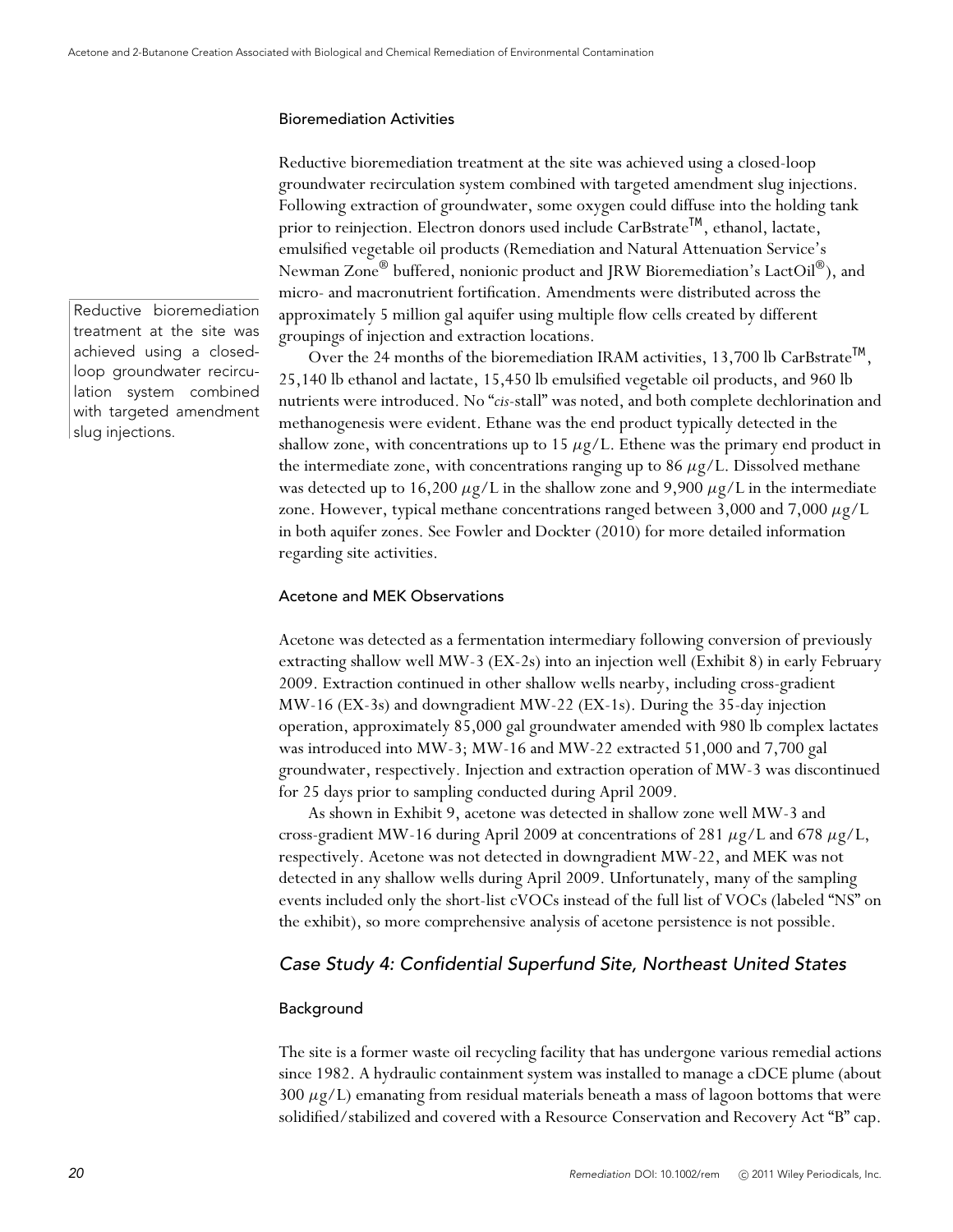

Exhibit 8. Springvilla site plan

#### Geology and Hydrogeology

The overburden aquifer consists of coarse to fine sand and silts, with varying amounts of gravel and clay. Groundwater was located at 6 to 8 ft bgs and flowed through the unconsolidated glacial materials at a velocity of 25 to 50 ft per year (ft/yr). The reported groundwater velocity is about 60 ft/yr. The pH is circum-neutral, Eh values were below  $+100$  mV, dissolved oxygen levels were below 1.0 mg/L, and sulfate concentrations ranged from 10 to 50 mg/L. Appreciable concentrations of methane and ethene were detected in most of the shallow wells, indicating that the aquifer was anaerobic and amenable to bioremediation approaches (i.e., no bioaugmentation was required).

## Bioremediation Activities

During September/October 2009, a 200-ft-long EHC® -amended zone situated perpendicular to the groundwater flow direction was created to control the cDCE plume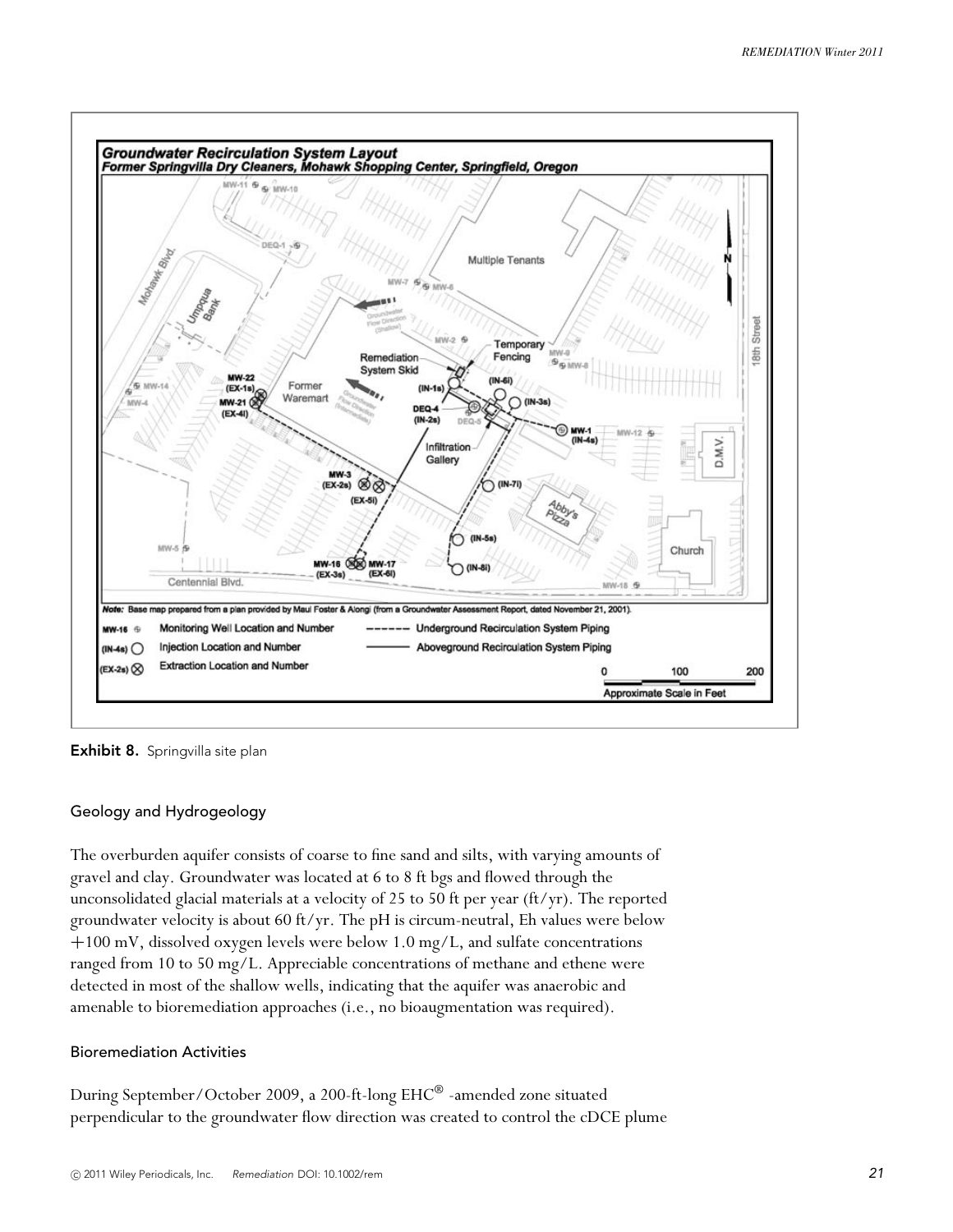| Well   | Sample      | <b>PCE</b> | <b>TCE</b> | $c$ DCE | <b>VC</b> | Ethene                                          | Ethane                             | Methane   | Acetone                | <b>MEK</b> |
|--------|-------------|------------|------------|---------|-----------|-------------------------------------------------|------------------------------------|-----------|------------------------|------------|
|        | Date        |            |            |         |           | (micrograms per liter $\lceil \mu g/L \rceil$ ) |                                    |           |                        |            |
| $MW-3$ | 10-Apr-08   | 584        | $<$ 20     | $20$    | $20$      | < 0.5                                           | < 0.5                              | 32        | $\overline{\text{NS}}$ | <b>NS</b>  |
|        | 12-May-08   | 593        | 16.0       | 10.8    | < 2.5     |                                                 | --                                 | --        | <b>NS</b>              | <b>NS</b>  |
|        | 9-Jul-08    | 494        | 13.8       | 13.2    | $<$ 10    | --                                              | $\hspace{0.05cm} -\hspace{0.05cm}$ |           | <b>NS</b>              | <b>NS</b>  |
|        | 10-Sep-08   | 310        | < 5.00     | < 5.00  | < 5.00    | < 0.5                                           | < 0.5                              | 6,200     | <b>NS</b>              | <b>NS</b>  |
|        | $2$ -Dec-08 | 428        | 13.2       | 18      | < 2.50    | < 0.5                                           | < 0.5                              | 14,700    | <b>NS</b>              | <b>NS</b>  |
|        | 7-Apr-09    | < 5.00     | < 5.00     | < 5.00  | 7.25      | < 0.5                                           | < 0.5                              | 16,200    | 281                    | < 50       |
|        | $1-Apr-10$  | < 1.0      | < 1.0      | < 1.0   | < 1.0     | < 13                                            | 15                                 | 8,400     | < 50                   | $<$ 10     |
|        | 21-Oct-10   | < 1.0      | < 1.0      | < 1.0   | 1.0       | $57$                                            | <40                                | 3,000     | <b>NS</b>              | <b>NS</b>  |
|        | 5-Apr-11    | < 1.0      | < 1.0      | < 1.0   | < 1.0     | < 1.3                                           | 15                                 | 5,200     | <b>NS</b>              | <b>NS</b>  |
| MW-16  | 10-Apr-08   | 647        | <20        | $<$ 20  | $<$ 20    | < 0.5                                           | < 0.5                              | 3.9       | <b>NS</b>              | <b>NS</b>  |
|        | 12-May-08   | 588        | 16.2       | < 10    | < 10      | <b>NS</b>                                       | <b>NS</b>                          | <b>NS</b> | <b>NS</b>              | <b>NS</b>  |
|        | 9-Jul-08    | 487        | 12.0       | 21.0    | < 10      | $\overline{\phantom{a}}$                        | $\overline{\phantom{a}}$           | --        | <b>NS</b>              | <b>NS</b>  |
|        | 10-Sep-08   | 626        | 27.8       | 39.2    | < 10      | 0.35                                            | < 0.5                              | 2,500     | <b>NS</b>              | <b>NS</b>  |
|        | $2$ -Dec-08 | 492        | 16.2       | 25.3    | 10.7      | < 0.5                                           | < 0.5                              | 9,430     | <b>NS</b>              | <b>NS</b>  |
|        | 7-Apr-09    | 41.2       | 10.5       | 104     | 65.9      | < 0.5                                           | 13.8                               | 5,890     | 679                    | < 100      |
|        | $1$ -Jul-09 | 33         | 14         | 150     | 52        | $52$                                            | < 52                               | 880       | <b>NS</b>              | <b>NS</b>  |
|        | 7-Oct-09    | < 1.0      | < 1.0      | < 1.0   | < 1.0     | $\overline{\phantom{a}}$                        | --                                 |           | <b>NS</b>              | <b>NS</b>  |
|        | $1-Apr-10$  | < 1.0      | < 1.0      | < 1.0   | 3.3       | < 13                                            | < 13                               | 7,000     | < 50                   | < 10       |
|        | 21-Oct-10   | < 1.0      | < 1.0      | < 1.0   | < 1.0     | <40                                             | $57$                               | 5,400     | <b>NS</b>              | <b>NS</b>  |
|        | 5-Apr-11    | < 1.0      | < 1.0      | 2.8     | 6.2       | $<$ 25                                          | $<$ 25                             | 4,800     | <b>NS</b>              | <b>NS</b>  |

**Exhibit 9.** Springvilla MW-3 and MW-16 groundwater quality data

and replace the hydraulic containment system. The targeted depth interval was from 6 to 35 ft bgs. The area received 30,050 lb  $EHC^{\circledR}$  applied to 8 injection points (Exhibit 10). It should also be noted that supplemental guar (a biodegradable carbon source) was used by the injection contractor during the  $EHC^{\circledast}$  mixing and suspension process.

## Acetone and MEK Observations

Following EHC<sup>®</sup> injection via hydrofracturing, rapid and effective cDCE removal (without the accumulation of catabolites) was associated with the detection of MEK in wells YO-119 and YO-117D and, to a lesser degree, in wells YO-117S, YO-14ALX, YO-14X, and YO-12AX (Exhibit 11). Acetone generation was noted as a transient effect at YO-12AX in the March and June 2010 sampling events (Exhibit 12). Data from these two wells indicated that the occurrence of MEK coincided with increases in concentrations of TOC and dissolved iron. Therefore, it is likely that the production of MEK was due to enhanced microbial activity influenced by EHC, as desired.

Data from the July 2010 sampling event showed that the MEK concentration decreased in well YO-119, demonstrating the transient nature of the process. Specifically, MEK concentrations stabilized or decreased at well locations YO-119, YO-117D, and YO-12AX (Exhibit 12). However, based on the most recent data (samples collected on July 29, 2010), MEK concentrations were increasing at wells YO-14ALX and YO-117S.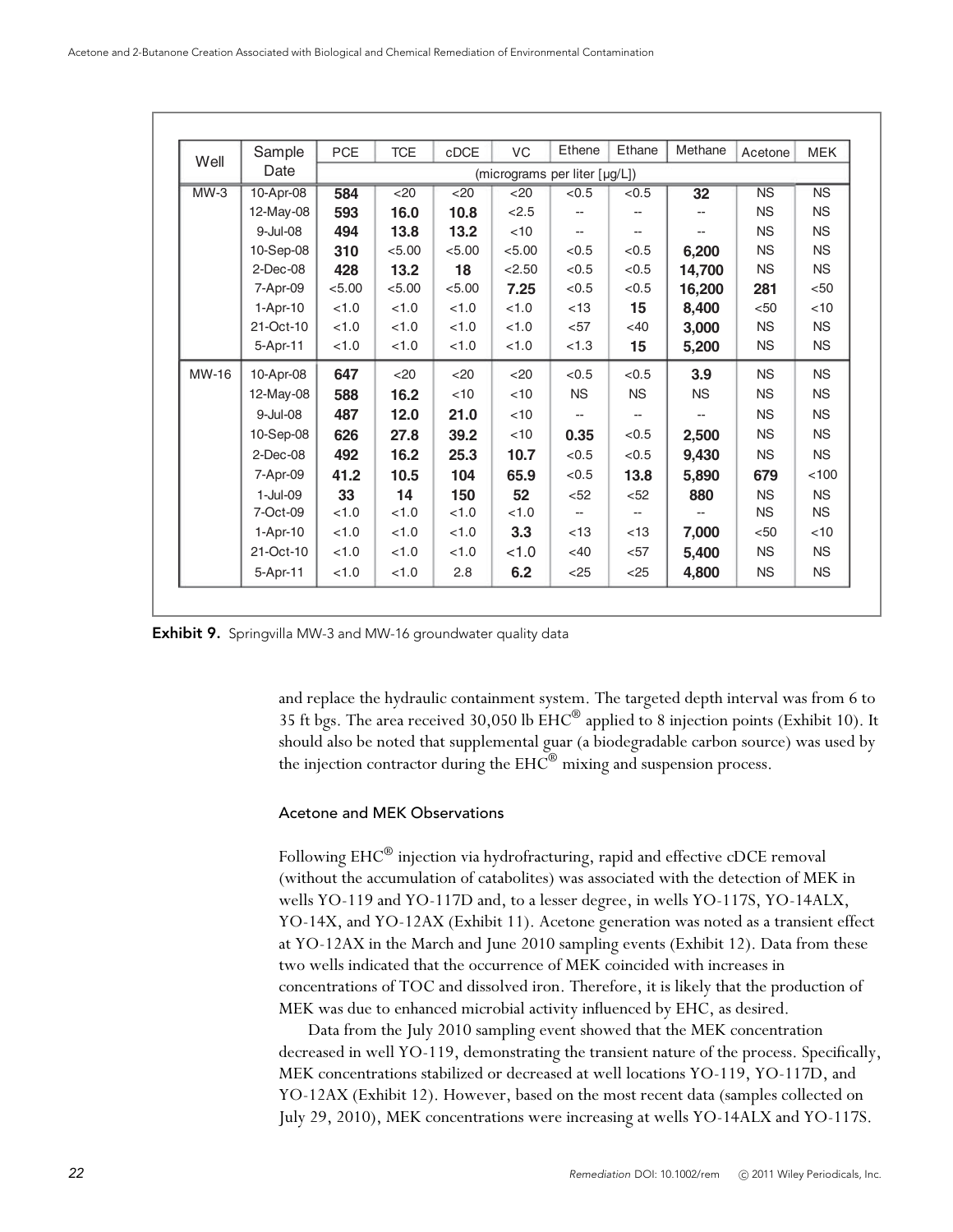| $EHC^{\circledR}$<br><b>PRB Dimensions</b>               | Value  | Unit               |
|----------------------------------------------------------|--------|--------------------|
| PRB length                                               | 200    | ft                 |
| PRB width                                                | 15     | ft                 |
| Depth to top of plume                                    | 6      | ft bgs             |
| Depth to bottom of plume                                 | 35     | ft bgs             |
| <b>PRB</b> thickness                                     | 29.0   | ft                 |
| PRB volume                                               | 87,000 | ft <sup>3</sup>    |
| Mass of soil in PRB                                      | 5,003  | U.S. tons          |
| Estimated porosity                                       | 30%    |                    |
| Volume pore space                                        | 26,524 | ft <sup>3</sup>    |
| $EHC^{\circledR}$ Mass Calculations                      |        |                    |
| Percentage EHC® by soil mass                             | 0.30%  |                    |
| Linear groundwater velocity                              | 0.16   | ft/day             |
| Contact time                                             | 94     | days               |
| Contact time $\times$ application rate multiplier        | 28     | days*%EHC®         |
| Mass of EHC <sup>®</sup> required                        | 30,050 | lb                 |
| Mass of EHC <sup>®</sup> required per sq ft of face area | 5.2    | lb/ft <sup>2</sup> |
|                                                          |        |                    |

Exhibit 10. Site E: Design of EHC<sup>®</sup> in situ chemical reduction



**Exhibit 11.** Site E: Location of monitoring wells and MEK impacts (dark gray circles indicate higher MEK; light gray circles indicate lower MEK concentrations)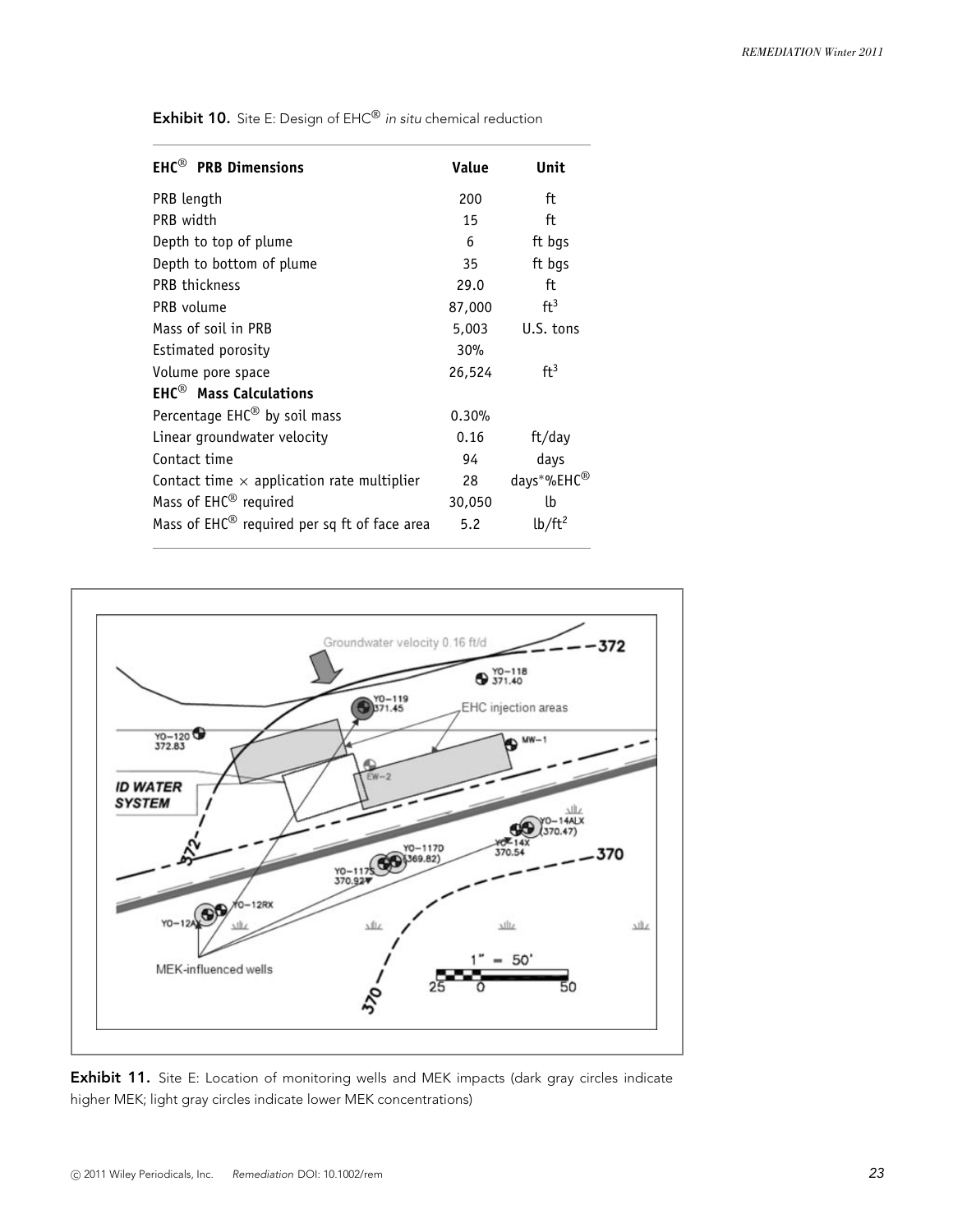

Exhibit 12. Site E: MEK time histories

Analysis of site-specific degradation rates is not yet practical, but based on the data in the downward slopes for MEK concentrations at YO-119 and YO-117D, it is possible to hypothesize half-lives ranging from 2 to 14 days (using YO-119D data) and up to 370 days (using YO-117D data). Using a range of half-lives of 20 to 200 days (which is consistent with literature values discussed earlier)—and assuming no further increases of MEK concentrations (consistent with concentration trends at YO-119 and YO-117D)—it would take between 3 months and 3 years for the June 2010 MEK concentrations to drop below cleanup criteria (Exhibit 13). However, based on observations and experiences at other sites, it is anticipated that the presence of MEK will rapidly decrease and will not be an issue within 12 to 18 months.

Predictably, the MEK concentrations at this site were closely correlated with the TOC levels (Exhibits 14 and 15). With respect to acetone detections on-site, the data are mixed. The historic acetone data at downgradient wells showed sporadic hits above the 5  $\mu$ g/L performance standards, with a maximum of 50  $\mu$ g/L detected in April 2001 at YO-12A. More typical detections are in the range of 5 to 16  $\mu$ g/L. While these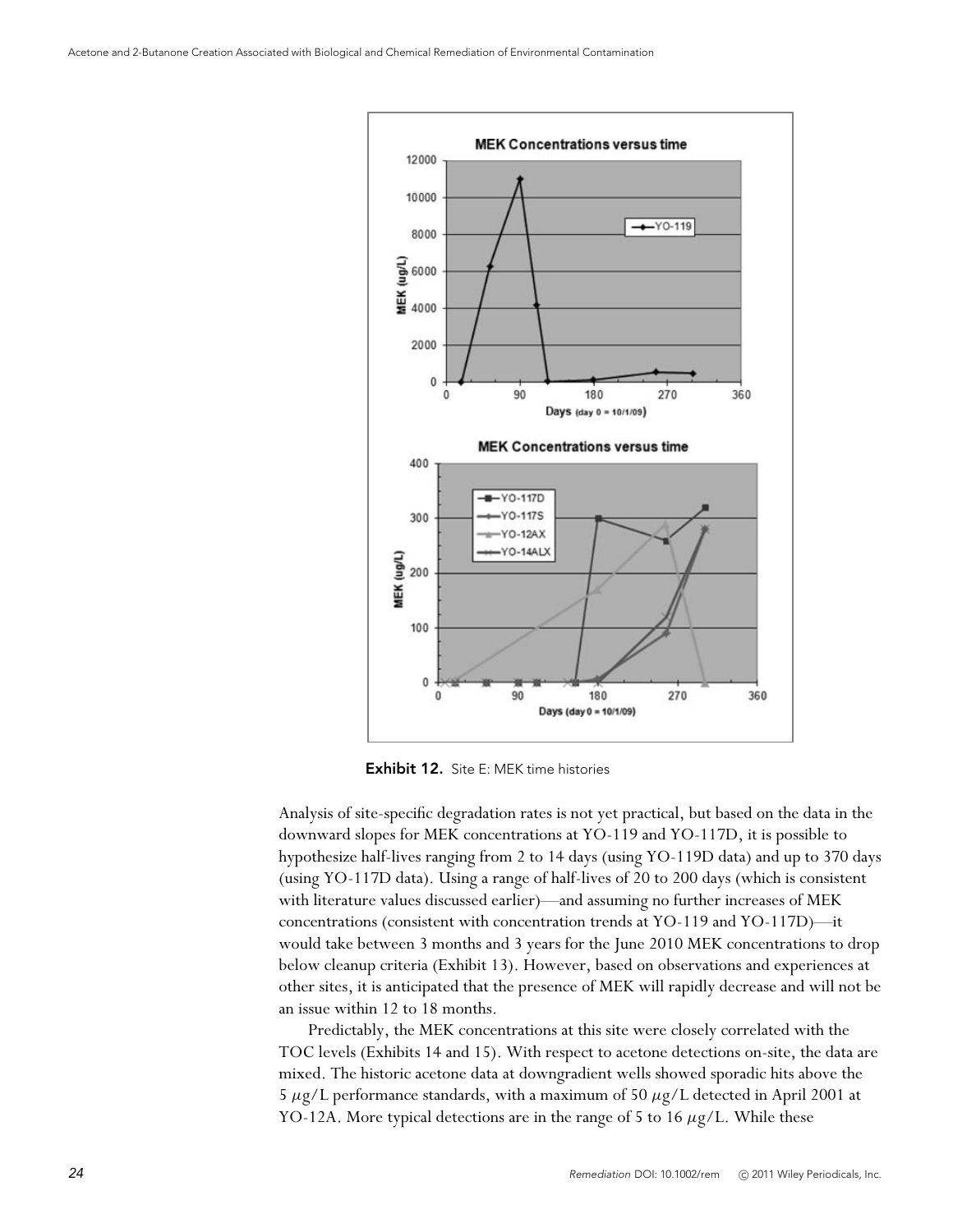|                          |  | Exhibit 13. Site E: Hypothetical time for MEK to drop from July 2010 observed concentra- |  |
|--------------------------|--|------------------------------------------------------------------------------------------|--|
| tions to below standards |  |                                                                                          |  |

|          |                               |                                                          | Time to Drop Below 5 $\mu$ g/L (Days) |                          |  |  |
|----------|-------------------------------|----------------------------------------------------------|---------------------------------------|--------------------------|--|--|
| Well     | MEK $\mu$ g/L<br>in June 2010 | <b>Number of Half-Lives</b><br>to Drop Below 5 $\mu$ g/L | $20-Dav$<br>Half-Life                 | $200 - Day$<br>Half-Life |  |  |
| $Y0-119$ | 480                           |                                                          | 132                                   | 1,317                    |  |  |
| Y0-117D  | 320                           | 6                                                        | 120                                   | 1,200                    |  |  |



Exhibit 14. Site E: MEK and TOC in YO-119

detections are not conclusively linked to any one process, acetone was detected in several other wells in the April 2001 round of sampling, suggesting that those results may have been associated with laboratory contamination. The monitoring area consists of wetlands, which may provide sufficient TOC for naturally occurring processes to generate acetone. Nevertheless, it is presumed that the acetone detected in March and June 2010 at YO-12AX at concentrations of 71  $\mu$ g/L and 80  $\mu$ g/L, respectively, are the result of the EHC additions and subsequent fermentation processes.

# **DISCUSSION**

The authors' experience has shown that acetone and MEK IPCs can be generated at relatively high concentrations during both biological and chemical remediation projects. Biologically derived acetone and MEK are observed primarily when using carbohydrate-based amendments. These amendments include glucose, dextrose, and cellulose-derived electron donors such as EHC®. Numerous bacterial and yeast species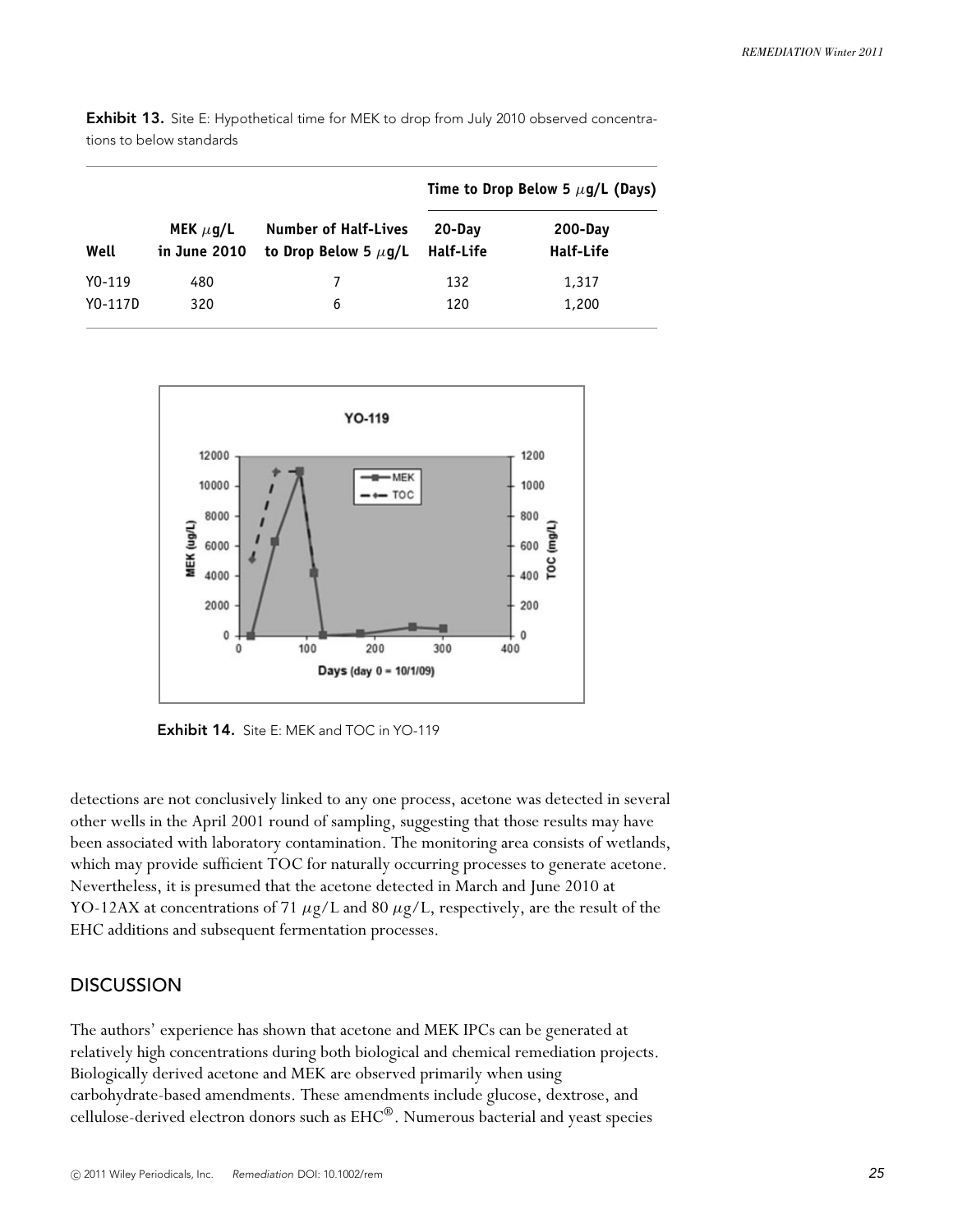

Exhibit 15. Site E: MEK and TOC in YO-117S and YO-117D

can convert carbohydrates, volatile fatty acids, and alcohols into solvents such as acetone and MEK.

The authors have also observed certain conditions under which high concentrations of acetone and MEK can accumulate due to biological activity. First, acetone and MEK are detected primarily after a sudden increase in bioavailable electron donor occurs. The NuWayII case study suggests that other ring compounds, such as toluene, may also be suitable for triggering the accumulation of these IPCs. Genera, such as spore-forming *Clostridium*, may have an initial advantage in fermenting newly available electron donors and subsequently secreting acetone and MEK as metabolic intermediates to maximize respiration of higher-energy compounds. However, it is most likely that other elements of the aquifer microflora are also associated and the generation of ketones is predictably not limited to *Clostridium*.

The accumulation of acetone and MEK in groundwater is not usually observed under strongly methanogenic conditions. Once methanogenesis pushes dissolved methane concentrations above 5,000  $\mu$ g/L, acetone and MEK typically are observed only at very low levels, if at all. It is not clear why this occurs. It may be because methanogens, once well established, outcompete the microbes generating acetone and MEK for available carbon. It could also be related to methanogens consuming acetone and MEK as electron donors for the generation of their metabolic by-product, methane.

As noted in a variety of guidance documents (e.g., Henry, 2010), observed acetone and/or MEK following a biologically based remedial action may be related to the fermentation of relatively high amounts of carbon. The amount of acetone/MEK produced will likely be influenced by the amount and type of carbon amendment used and the site-specific microbial processes. There are cases where high concentrations of mobile electron donor sources generate acetone and MEK plumes near the leading edge of the electron donor slug. However, once the electron donor is consumed or methanogenesis is established, acetone and MEK no longer accumulate and rapidly disappear. In cellulose-based applications, where the source of electron donor does not move appreciably, acetone and MEK are not observed outside of the treated area.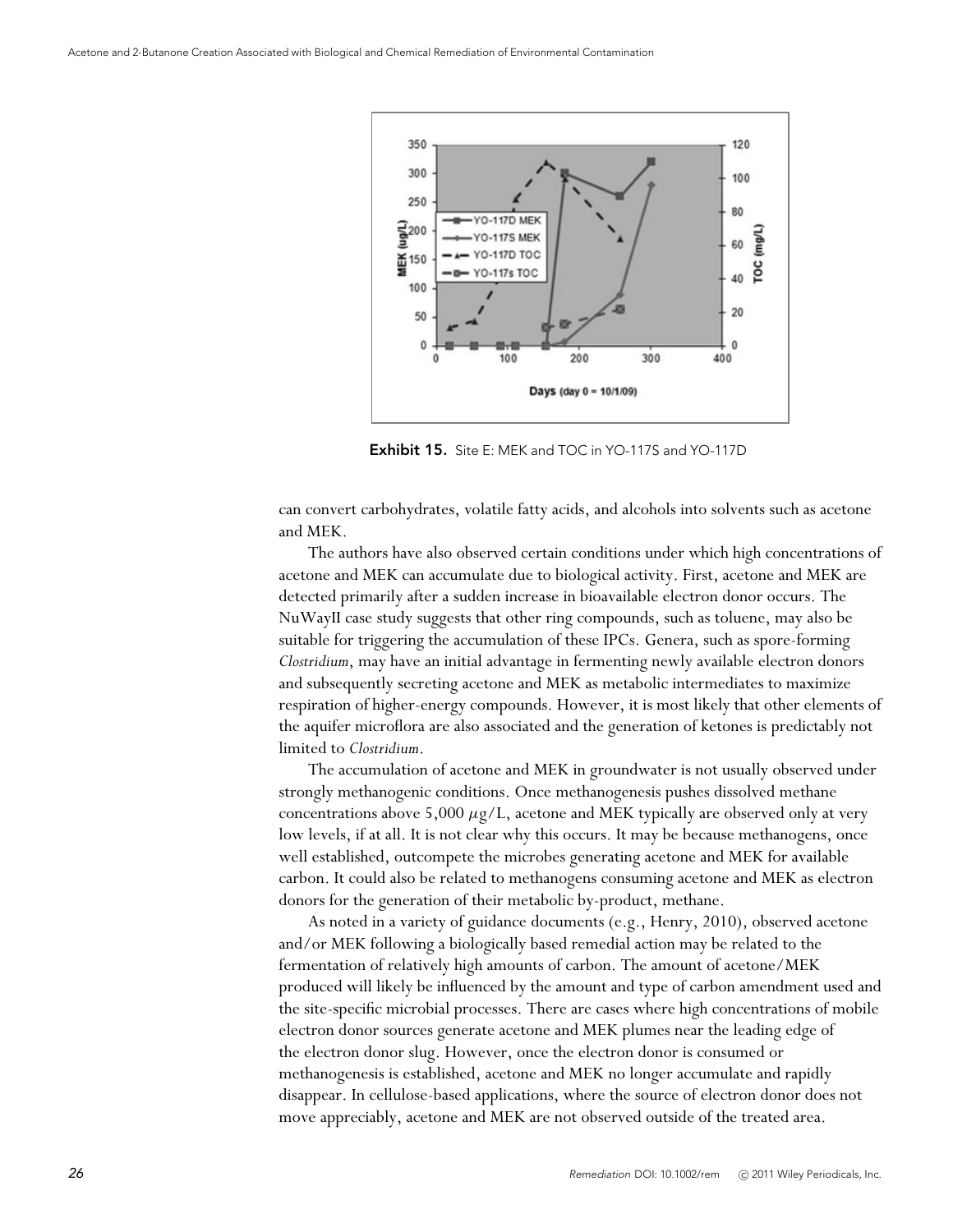While acetone and MEK can accumulate in relatively high concentrations in areas meeting the criteria just discussed, the authors have never observed its migration beyond 50 meters from the treated area (Mueller, Moreno, Przepiora, Thompson, & Majer, 2011). Field evidence suggests that elevated levels of acetone and MEK in certain applications could be reported over a period of up to 18 months following injection in wells close to or within the treatment zone. At other sites, the similar production of these compounds should rapidly decline with time and attenuate within a short distance downgradient.

Finally, chemical reactions completed at cleanup sites can result in the accumulation of acetone and MEK through abiotic mechanisms. Many of these mechanisms seem to include iron, whether through ZVI, iron oxide reactions, iron-activated chemical oxidation in the absence of high carbonate concentrations, or reactions in iron-rich soils during thermal remediation.

# **REFERENCES**

- Aronson, D., Philip H., & Howard, P. H. (1997). Anaerobic biodegradation of organic chemicals in groundwater: A summary of field and laboratory studies. Prepared for: American Petroleum Institute, Chemical Manufacturer's Association, National Council of the Paper Industry for Air and Stream Improvement, Edison Electric Institute, and American Forest and Paper Association. North Syracuse, NY: Environmental Science Center, Syracuse Research Corporation.
- Beyke, G., & Fleming, D. (2005). In situ thermal remediation of DNAPL and LNAPL using electrical resistance heating. Remediation Journal, 15, 5–22.
- Braenden, C. I., Joenvall, H., Eklund, H., & Furugren, B. (1975). Alcohol dehydrogenases. In P. D. Boyer (Ed.), The Enzymes, Vol. 11 (pp. 103–190). New York, NY: Academic Press.
- Brown, R. A., Mueller, J. G., Seech, A. G., Henderson, J. K., & Wilson, J. T. (2009). Interactions between biological and abiotic pathways in the reduction of chlorinated solvents. Remediation Journal, 20, 9–20.
- Clausen, J. L., Hoyt, M., Wessling, E., Stearns, B., Ramirez, B., & Korte, N. (2004). Acetone production as a result of sodium bisulfate preservation of soil samples. Soil and Sediment Contamination: An International Journal, 13(3), 245–254.
- Devinny, J. S., Deshusses, M. A., & Webster, T. S. (1999). Biofiltration for air pollution control. New York, NY: Lewis Publishers.
- Fowler, T., & Dockter, C. (2010). Optimizing remediation strategies for a former dry-cleaner site. Remediation Journal, 20, 83–104.
- Henry, B. (2010). Final report: Loading rates and impacts of substrate delivery for enhanced anaerobic bioremediation. ESTCP Project ER-0627. Arlington, VA: Environmental Security Technology Certification Program.
- Hock, H., & Lang, S. (1944). Autoxydation von Kohlenwasserstoffen, IX. Mitteil.: Über Peroxyde von Benzol-Derivaten. Berichte der deutschen chemischen Gesellschaft (A and B ser.), 77, 257–264.
- Hou, C. T., Patel, R., Laskin, A., Barnabe, N., & Marczak, I. (1979). Microbial oxidation of gaseous hydrocarbons: Production of methyl ketones from their corresponding secondary alcohols by methane- and methanol-grown microbes [Electronic version]. Applied and Environmental Microbiology, 38(1), 135–142.